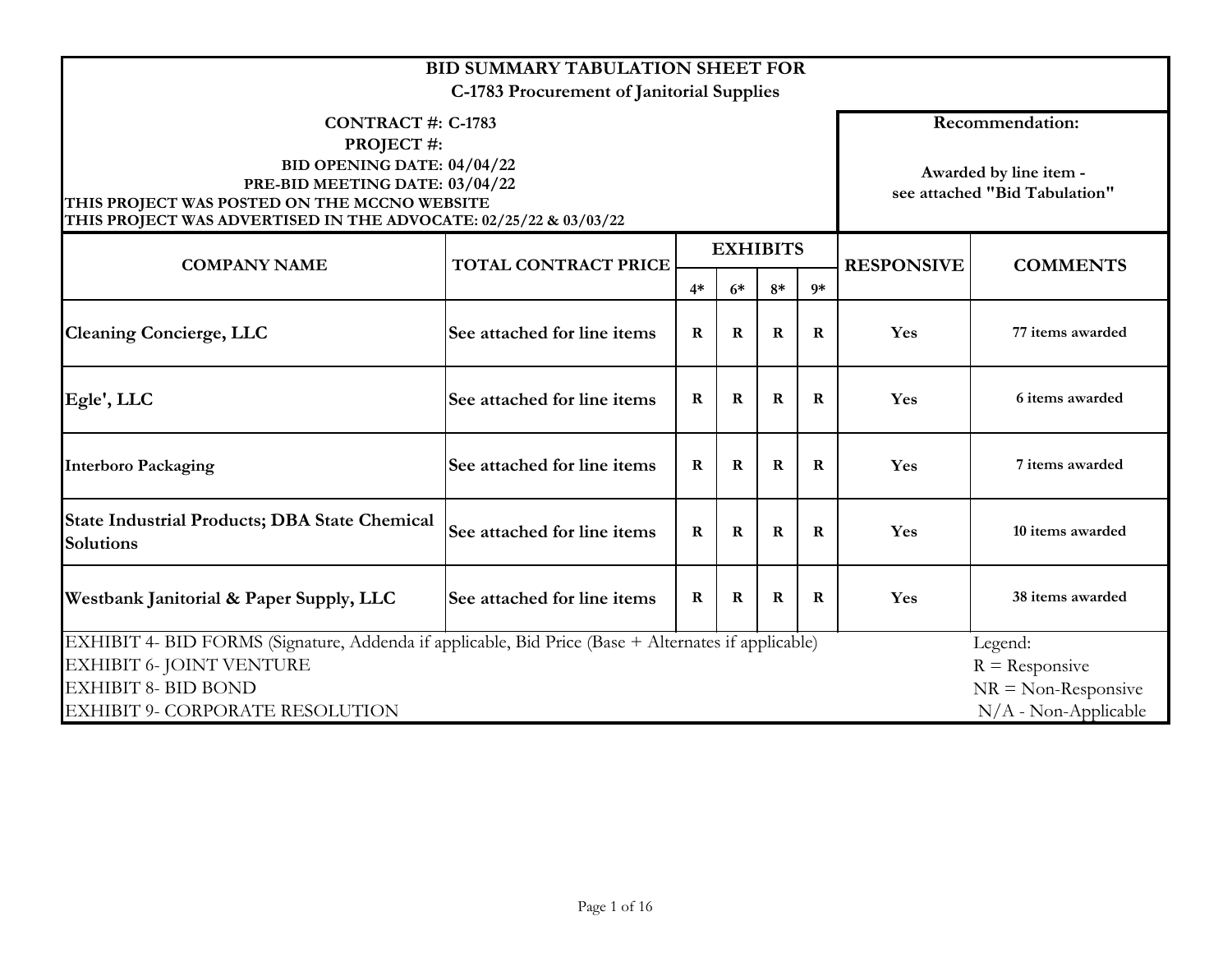|                 | Items in <b>RED</b> are substitutions                        |              | <b>Interboro Packaging</b>       |                                   |                                   | Egle', LLC          | <b>State Industrial</b><br>Products; DBA<br><b>State Chemical</b><br>Solutions | Cleaning<br>Concierge,<br>LLC | Westbank<br>Janitorial &<br>Paper Supply,<br><b>LLC</b> |                 | Substitution                                                                                 |
|-----------------|--------------------------------------------------------------|--------------|----------------------------------|-----------------------------------|-----------------------------------|---------------------|--------------------------------------------------------------------------------|-------------------------------|---------------------------------------------------------|-----------------|----------------------------------------------------------------------------------------------|
| Column1         | Column <sub>2</sub>                                          | Column3      | Column4                          | Column <sub>42</sub>              | Column <sub>5</sub>               | Column <sub>6</sub> | Column8                                                                        | Column10                      | Column12                                                | Column14        | Column142                                                                                    |
| ITEM NO.        | <b>ITEM DESCRIPTION</b>                                      | <b>QTY</b>   | <b>UNIT PRICE</b><br><b>BIDA</b> | <b>UNIT PRICE</b><br><b>BID B</b> | <b>UNIT PRICE</b><br><b>BID C</b> | <b>UNIT PRICE</b>   | <b>UNIT PRICE</b>                                                              | <b>UNIT PRICE</b>             | <b>UNIT PRICE</b>                                       | <b>APPROVED</b> | <b>COMMENTS</b>                                                                              |
| $\mathbf{1}$    | <b>Small Bathroom Tissue</b>                                 | $\mathbf{1}$ | \$0.00                           | \$0.00                            | \$0.00                            | \$0.00              | \$0.00                                                                         | \$53.37                       | \$64.79                                                 | NO.             | Not Approved:<br>Not the same<br>quantity of<br>sheets per roll as<br>current line<br>item#1 |
| $\overline{2}$  | 13" Black Strip Pad 175-300RPM                               | $\mathbf{1}$ | \$0.00                           | \$0.00                            | \$0.00                            | \$0.00              | \$0.00                                                                         | \$9.26                        | \$13.80                                                 | <b>YES</b>      |                                                                                              |
| $\mathbf{3}$    | 20" White High Lustre Polish Pad                             | $\mathbf{1}$ | \$0.00                           | \$0.00                            | \$0.00                            | \$0.00              | \$0.00                                                                         | \$17.80                       | \$18.68                                                 | <b>YES</b>      |                                                                                              |
| $\overline{4}$  | 20" Natural Fiber UHS Burnish Pad 175-600 RPM                | $\mathbf{1}$ | \$0.00                           | \$0.00                            | \$0.00                            | \$0.00              | \$0.00                                                                         | \$17.80                       | \$19.84                                                 | <b>YES</b>      |                                                                                              |
| $5\overline{5}$ | 13" Red Buffing Pad 175-600 RPM                              | $\mathbf{1}$ | \$0.00                           | \$0.00                            | \$0.00                            | \$0.00              | \$0.00                                                                         | \$9.26                        | \$13.80                                                 | <b>YES</b>      |                                                                                              |
| 6               | UHS Aqua Burnish Pad 27"                                     | $\mathbf{1}$ | \$0.00                           | \$0.00                            | \$0.00                            | \$0.00              | \$0.00                                                                         | \$45.26                       | \$93.98                                                 | <b>YES</b>      |                                                                                              |
| 7               | Dump-Star 75# Drum w/Citron 35 gal. drum                     | 1            | \$0.00                           | \$0.00                            | \$0.00                            | \$0.00              | \$612.00                                                                       | \$0.00                        | \$0.00                                                  | <b>YES</b>      |                                                                                              |
| 8               | Proteam Genuine Intercept Micro Bags (3.25 qt/3L)            | $\mathbf{1}$ | \$0.00                           | \$0.00                            | \$0.00                            | \$0.00              | \$0.00                                                                         | \$17.44                       | \$0.00                                                  | N/A             |                                                                                              |
| 9               | Fragrance Pak, Morning Fresh                                 | $\mathbf{1}$ | \$0.00                           | \$0.00                            | \$0.00                            | \$0.00              | \$93.90                                                                        | \$0.00                        | \$0.00                                                  | <b>YES</b>      |                                                                                              |
| 10              | D-Stroy w/Morning Fresh                                      | $\mathbf{1}$ | \$0.00                           | \$0.00                            | \$0.00                            | \$0.00              | \$191.50                                                                       | \$67.82                       | \$0.00                                                  | NO              | Not Approved:<br>Inferior<br>performance<br>does not have<br>same strenght as<br>line $#10$  |
| 11              | Magic Mat, Urinal pads                                       | 1            | \$0.00                           | \$0.00                            | \$0.00                            | \$0.00              | \$38.50                                                                        | \$39.91                       | \$39.42                                                 | <b>YES</b>      |                                                                                              |
| 12              | Ecolution Line Bac'r Drain Maintainer 5-gal pail<br>D5/D19BC | $\mathbf{1}$ | \$0.00                           | \$0.00                            | \$0.00                            | \$0.00              | \$356.40                                                                       | \$121.58                      | \$0.00                                                  | <b>YES</b>      |                                                                                              |
| 13              | Enviro Max Vacuum Bags Premier Series 5 pk w/1<br>prefilter  | $\mathbf{1}$ | \$0.00                           | \$0.00                            | \$0.00                            | \$0.00              | \$0.00                                                                         | \$0.00                        | \$0.00                                                  | <b>NO BID</b>   | <b>NO BID</b>                                                                                |
| 14              | Roller Assembly V Soil Transfer                              | $\mathbf{1}$ | \$0.00                           | \$0.00                            | \$0.00                            | \$0.00              | \$0.00                                                                         | \$0.00                        | \$0.00                                                  | <b>NO BID</b>   | <b>NO BID</b>                                                                                |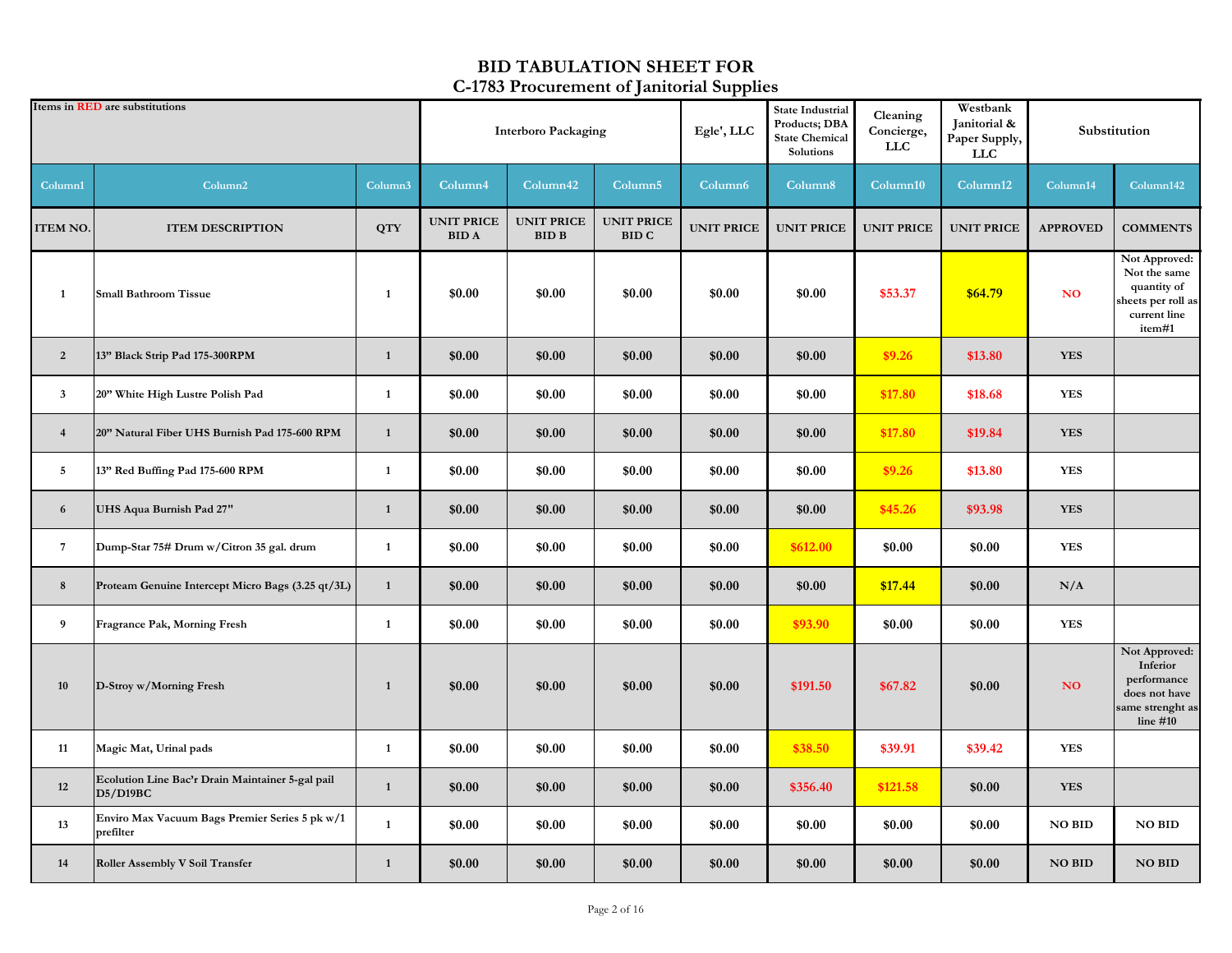|         | Items in <b>RED</b> are substitutions     |              | <b>Interboro Packaging</b> |                      | State Industrial<br>Products; DBA<br>Egle', LLC<br><b>State Chemical</b><br>Solutions |                     | Cleaning<br>Concierge,<br>${\rm LLC}$ | Westbank<br>Janitorial &<br>Paper Supply,<br><b>LLC</b> |          | Substitution  |                  |
|---------|-------------------------------------------|--------------|----------------------------|----------------------|---------------------------------------------------------------------------------------|---------------------|---------------------------------------|---------------------------------------------------------|----------|---------------|------------------|
| Column1 | Column <sub>2</sub>                       | Column3      | Column4                    | Column <sup>42</sup> | Column <sub>5</sub>                                                                   | Column <sub>6</sub> | Column8                               | Column10                                                | Column12 | Column14      | Column142        |
| 15      | Brush, SCB, 28L, 1OSR, NYL SPL            | $\mathbf{1}$ | \$0.00                     | \$0.00               | \$0.00                                                                                | \$0.00              | \$0.00                                | \$0.00                                                  | \$0.00   | <b>NO BID</b> | <b>NO BID</b>    |
| 16      | 4" Dual Edge Scraper Blade                | $\mathbf{1}$ | \$0.00                     | \$0.00               | \$0.00                                                                                | \$0.00              | \$0.00                                | \$5.99                                                  | \$100.86 | <b>YES</b>    |                  |
| 17      | 20" V-Fine White Backed Diamond Pads      | $\mathbf{1}$ | \$0.00                     | \$0.00               | \$0.00                                                                                | \$0.00              | \$0.00                                | \$0.00                                                  | \$0.00   | <b>NO BID</b> | <b>NO BID</b>    |
| 18      | 20" Fine White Backed Diamond Pads        | $\mathbf{1}$ | \$0.00                     | \$0.00               | \$0.00                                                                                | \$0.00              | \$0.00                                | \$0.00                                                  | \$0.00   | <b>NO BID</b> | <b>NO BID</b>    |
| 19      | Diamond 27" (Very Fine) Burnishing Pad    | $\mathbf{1}$ | \$0.00                     | \$0.00               | \$0.00                                                                                | \$0.00              | \$0.00                                | \$0.00                                                  | \$0.00   | NO BID        | NO BID           |
| 20      | Sprayer Tank, 3 gallons                   | $\mathbf{1}$ | \$0.00                     | \$0.00               | \$0.00                                                                                | \$0.00              | \$0.00                                | \$58.44                                                 | \$38.94  | <b>YES</b>    |                  |
| 21      | 20" Aqua Burnish Pad 1500-3000 RPM,       | $\mathbf{1}$ | \$0.00                     | \$0.00               | \$0.00                                                                                | \$0.00              | \$0.00                                | \$18.06                                                 | \$18.82  | <b>YES</b>    |                  |
| 22      | <b>Purell Advanced Hand Sanitizer</b>     | $\mathbf{1}$ | \$0.00                     | \$0.00               | \$0.00                                                                                | \$0.00              | \$0.00                                | \$80.14                                                 | \$74.69  | N/A           |                  |
| 23      | 5100N 20" Red Buffing Pad                 | $\mathbf{1}$ | \$0.00                     | \$0.00               | \$0.00                                                                                | \$0.00              | \$0.00                                | \$17.80                                                 | \$45.75  | <b>YES</b>    |                  |
| 24      | 20" Pad, White (Polish)                   | $\mathbf{1}$ | \$0.00                     | \$0.00               | \$0.00                                                                                | \$0.00              | \$0.00                                | \$17.80                                                 | \$46.25  | <b>YES</b>    |                  |
| 25      | 18" Wet Room Pad, Blue                    | $\mathbf{1}$ | \$0.00                     | \$0.00               | \$0.00                                                                                | \$0.00              | \$0.00                                | \$130.37                                                | \$73.24  | <b>YES</b>    |                  |
| 26      | Hand Sanitizer 3L Dispenser               | $\mathbf{1}$ | \$0.00                     | \$0.00               | \$0.00                                                                                | \$0.00              | \$49.50                               | \$0.00                                                  | \$0.00   | <b>YES</b>    |                  |
| 27      | <b>Rain Suits</b>                         | $\mathbf{1}$ | \$0.00                     | \$0.00               | \$0.00                                                                                | \$0.00              | \$0.00                                | \$14.72                                                 | \$0.00   | <b>NO</b>     | <b>NO SAMPLE</b> |
| 28      | 8" Gong Brush                             | $\mathbf{1}$ | \$0.00                     | \$0.00               | \$0.00                                                                                | \$0.00              | \$0.00                                | \$5.56                                                  | \$0.00   | NO.           | <b>NO SAMPLE</b> |
| 29      | <b>Purell Advanced Hand Sanitizer</b>     | $\mathbf{1}$ | \$0.00                     | \$0.00               | \$0.00                                                                                | \$0.00              | \$100.00                              | \$60.78                                                 | \$64.36  | N/A           |                  |
| 30      | Threaded Tip Wood Handles for Push Brooms | $\mathbf{1}$ | \$0.00                     | \$0.00               | \$0.00                                                                                | \$0.00              | \$0.00                                | \$3.45                                                  | \$8.07   | <b>YES</b>    |                  |
| 31      | 60" Janitorial Length Mop Handle          | $\mathbf{1}$ | \$0.00                     | \$0.00               | \$0.00                                                                                | \$0.00              | \$0.00                                | \$8.69                                                  | \$10.27  | <b>YES</b>    |                  |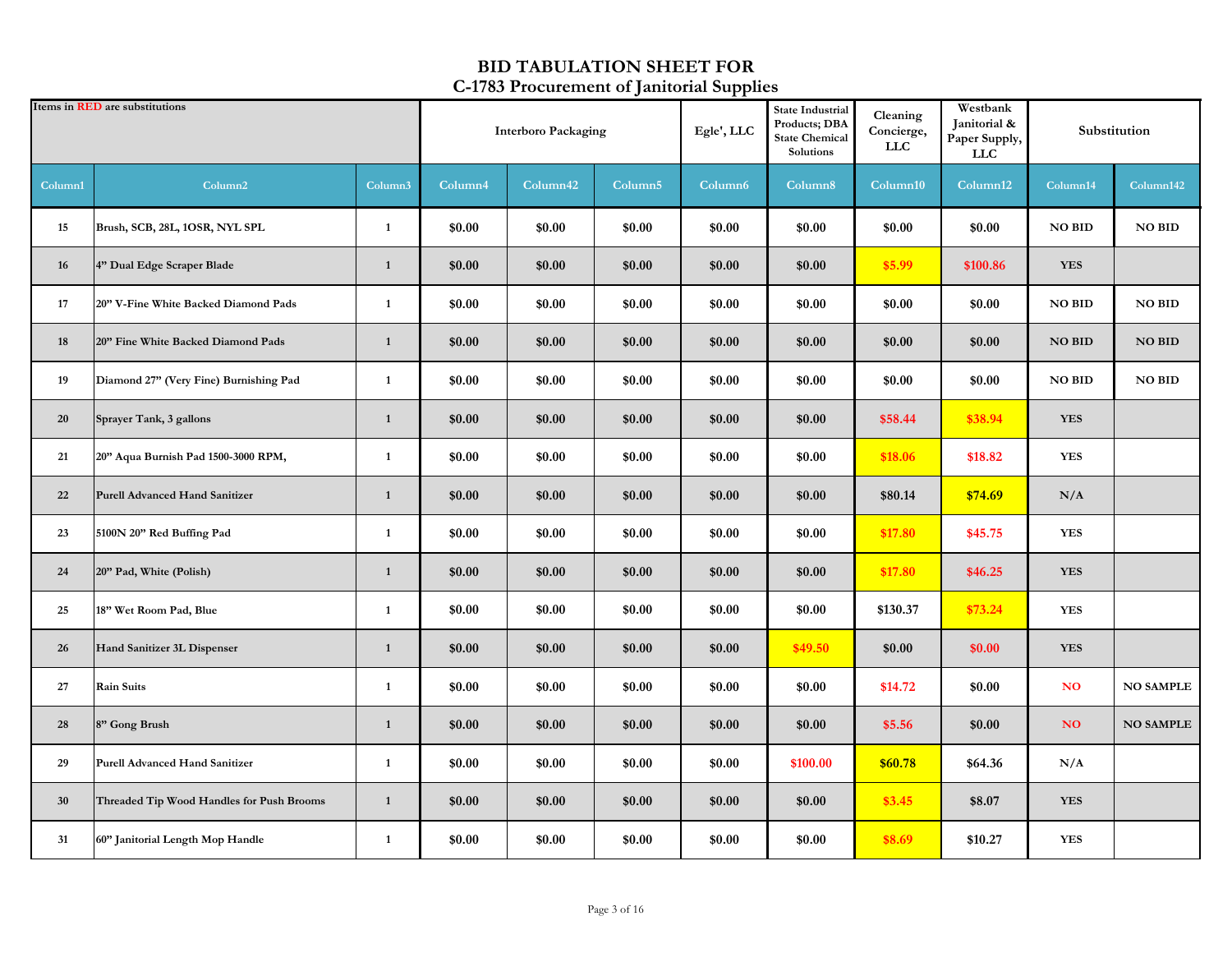|         | Items in <b>RED</b> are substitutions<br>Column <sub>2</sub> |              | <b>Interboro Packaging</b> |          |                     | Egle', LLC          | <b>State Industrial</b><br>Products; DBA<br><b>State Chemical</b><br>Solutions | Cleaning<br>Concierge,<br><b>LLC</b> | Westbank<br>Janitorial &<br>Paper Supply,<br><b>LLC</b> |                | Substitution                                                                                          |
|---------|--------------------------------------------------------------|--------------|----------------------------|----------|---------------------|---------------------|--------------------------------------------------------------------------------|--------------------------------------|---------------------------------------------------------|----------------|-------------------------------------------------------------------------------------------------------|
| Column1 |                                                              | Column3      | Column4                    | Column42 | Column <sub>5</sub> | Column <sub>6</sub> | Column8                                                                        | Column10                             | Column12                                                | Column14       | Column142                                                                                             |
| 32      | 36" Push Broom (Plastic Red Bristle)                         | $\mathbf{1}$ | \$0.00                     | \$0.00   | \$0.00              | \$0.00              | \$0.00                                                                         | \$40.51                              | \$0.00                                                  | <b>YES</b>     |                                                                                                       |
| 33      | 39" Lobby Brooms                                             | $\mathbf{1}$ | \$0.00                     | \$0.00   | \$0.00              | \$0.00              | \$0.00                                                                         | \$9.48                               | \$0.00                                                  | N <sub>O</sub> | Not Approved:<br>Not<br>comparable,<br>broom bristles<br>are on angle and<br>too short, not<br>sturdy |
| 34      | <b>Utility Pad Holders</b>                                   | $\mathbf{1}$ | \$0.00                     | \$0.00   | \$0.00              | \$0.00              | \$0.00                                                                         | \$10.13                              | \$0.00                                                  | <b>YES</b>     |                                                                                                       |
| 35      | White Utility Pad                                            | $\mathbf{1}$ | \$0.00                     | \$0.00   | \$0.00              | \$0.00              | \$0.00                                                                         | \$19.20                              | \$0.00                                                  | <b>YES</b>     |                                                                                                       |
| 36      | <b>Blue Utility Pad</b>                                      | $\mathbf{1}$ | \$0.00                     | \$0.00   | \$0.00              | \$0.00              | \$0.00                                                                         | \$56.79                              | \$0.00                                                  | NO.            | Not Approved:<br>Not comparable<br>to line item. Too<br>soft for intended<br>use                      |
| 37      | <b>Brown Utility Pad</b>                                     | $\mathbf{1}$ | \$0.00                     | \$0.00   | \$0.00              | \$0.00              | \$0.00                                                                         | \$55.19                              | \$0.00                                                  | <b>YES</b>     |                                                                                                       |
| 38      | Steel Wool Soft Pads Grade 0000                              | $\mathbf{1}$ | \$0.00                     | \$0.00   | \$0.00              | \$0.00              | \$0.00                                                                         | \$8.96                               | \$73.99                                                 | NO             | Not Approved:<br>Sample is too<br>coarse and it is<br>not a steel wool<br>0000 grade pad.             |
| 39      | Wet Floor Signs, Bilingual - Folding Yellow                  | $\mathbf{1}$ | \$0.00                     | \$0.00   | \$0.00              | \$0.00              | \$0.00                                                                         | \$7.05                               | \$11.15                                                 | <b>YES</b>     |                                                                                                       |
| 40      | Invader 54 Wood Wet Mop                                      | $\mathbf{1}$ | \$0.00                     | \$0.00   | \$0.00              | \$0.00              | \$0.00                                                                         | \$5.53                               | \$11.98                                                 | <b>YES</b>     |                                                                                                       |
| 41      | Jumbo Roll 2-ply Tissue 9" roll                              | $\mathbf{1}$ | \$0.00                     | \$0.00   | \$0.00              | \$0.00              | \$0.00                                                                         | \$38.20                              | \$26.88                                                 | <b>YES</b>     |                                                                                                       |
| 42      | Trash Liners 23x25                                           | $\mathbf{1}$ | \$12.74                    | \$8.84   | \$8.84              | \$0.00              | \$0.00                                                                         | \$23.69                              | \$0.00                                                  | <b>YES</b>     |                                                                                                       |
| 43      | Trash Liners 33x40                                           | $\mathbf{1}$ | \$8.98                     | \$8.14   | \$5.82              | \$0.00              | \$0.00                                                                         | \$31.19                              | \$28.10                                                 | <b>YES</b>     |                                                                                                       |
| 44      | <b>Trash Liners 40x46</b>                                    | $\mathbf{1}$ | \$16.24                    | \$13.84  | \$12.34             | \$0.00              | \$0.00                                                                         | \$34.70                              | \$34.88                                                 | <b>YES</b>     |                                                                                                       |
| 45      | Bio Star (Green) Trash Liner (LG)                            | $\mathbf{1}$ | \$67.34                    | \$67.34  | \$67.34             | \$0.00              | \$0.00                                                                         | \$38.26                              | \$0.00                                                  | <b>NO</b>      | <b>NO SAMPLE</b>                                                                                      |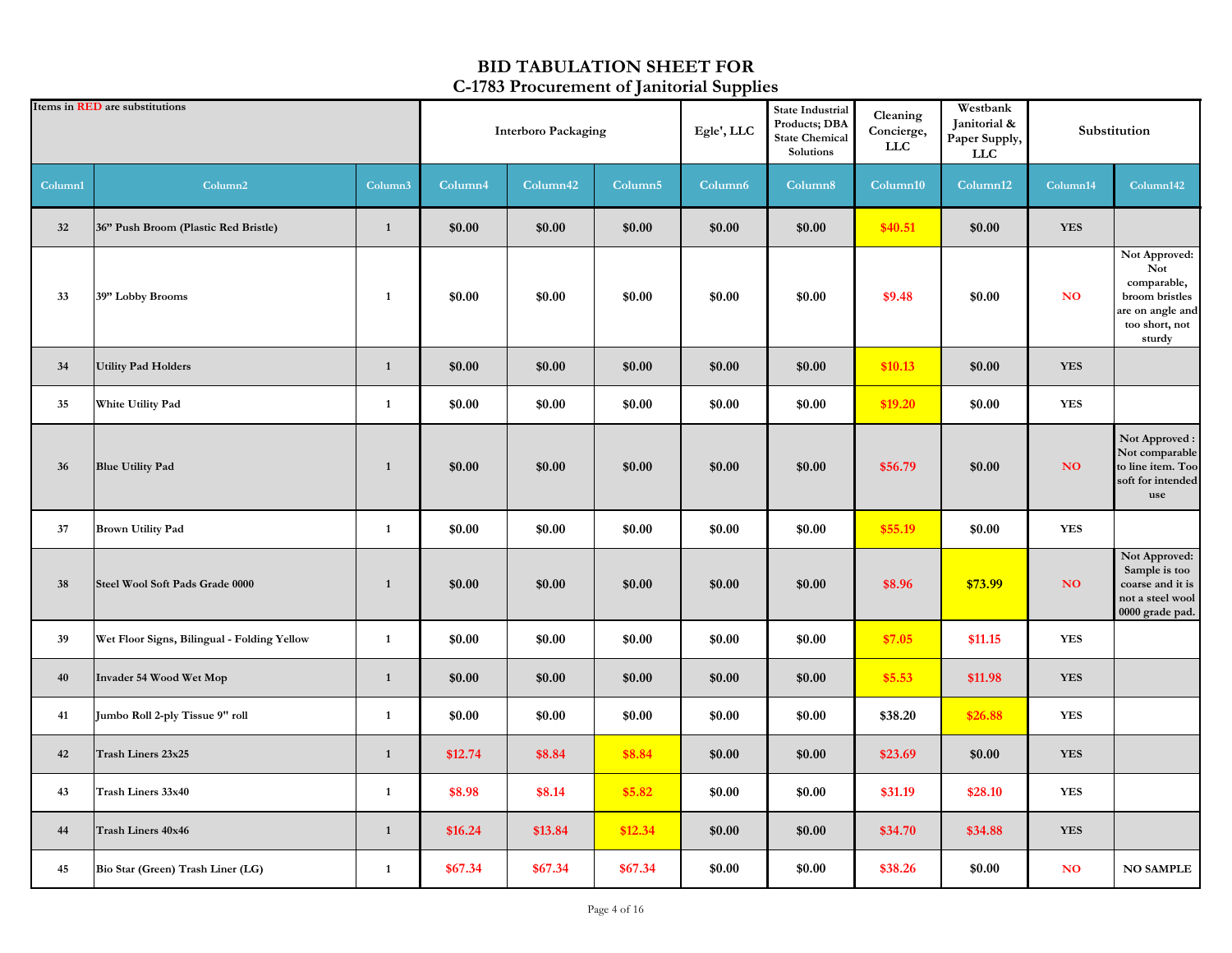|         | Items in <b>RED</b> are substitutions                 |              | <b>Interboro Packaging</b> |          |                     | Egle', LLC          | <b>State Industrial</b><br>Products; DBA<br><b>State Chemical</b><br>Solutions | Cleaning<br>Concierge,<br>LLC | Westbank<br>Janitorial &<br>Paper Supply,<br><b>LLC</b> |                 | Substitution                                                                                              |
|---------|-------------------------------------------------------|--------------|----------------------------|----------|---------------------|---------------------|--------------------------------------------------------------------------------|-------------------------------|---------------------------------------------------------|-----------------|-----------------------------------------------------------------------------------------------------------|
| Column1 | Column <sub>2</sub>                                   | Column3      | Column4                    | Column42 | Column <sub>5</sub> | Column <sub>6</sub> | Column8                                                                        | Column10                      | Column12                                                | Column14        | Column142                                                                                                 |
| 46      | Bio Star (Green) Trash Liner (LG)                     | $\mathbf{1}$ | \$78.34                    | \$78.34  | \$78.34             | \$0.00              | \$0.00                                                                         | \$57.015701                   | \$0.00                                                  | NO <sub>1</sub> | <b>NO SAMPLE</b>                                                                                          |
| 47      | Maid Cart                                             | 1            | \$0.00                     | \$0.00   | \$0.00              | \$0.00              | \$0.00                                                                         | \$227.64                      | \$169.85                                                | <b>NO</b>       | <b>NO SAMPLE</b>                                                                                          |
| 48      | Cotton Rags (white)                                   | $\mathbf{1}$ | \$0.00                     | \$0.00   | \$0.00              | \$0.00              | \$0.00                                                                         | \$57.01                       | \$77.25                                                 | <b>YES</b>      |                                                                                                           |
| 49      | Clean Max Vacuum Bags                                 | 1            | \$0.00                     | \$0.00   | \$0.00              | \$0.00              | \$0.00                                                                         | \$0.00                        | \$0.00                                                  | <b>NO BID</b>   | <b>NO BID</b>                                                                                             |
| 50      | 4" Light Duty Scraper                                 | $\mathbf{1}$ | \$0.00                     | \$0.00   | \$0.00              | \$0.00              | \$0.00                                                                         | \$10.85                       | \$31.25                                                 | N/A             |                                                                                                           |
| 51      | Plastic Universal Drum Round Dolly                    | $\mathbf{1}$ | \$0.00                     | \$0.00   | \$0.00              | \$0.00              | \$0.00                                                                         | \$40.80                       | \$38.75                                                 | <b>YES</b>      |                                                                                                           |
| 52      | Brute 26/35 Quart Bucket Sidwards Pressure<br>Wringer | 1            | \$0.00                     | \$0.00   | \$0.00              | \$0.00              | \$0.00                                                                         | \$52.89                       | \$87.78                                                 | NO <sub>1</sub> | <b>NO SAMPLE</b>                                                                                          |
| 53      | Brute 55 Round                                        | 1            | \$0.00                     | \$0.00   | \$0.00              | \$0.00              | \$0.00                                                                         | \$120.42                      | \$68.71                                                 | N <sub>O</sub>  | Not Approved-<br>Not equivalent<br>to line item unit<br>(quoted unit is<br>of inferior<br>quality/flimsy) |
| 54      | Natural Bottles, 32 oz.                               | $\mathbf{1}$ | \$0.00                     | \$0.00   | \$0.00              | \$0.00              | \$0.00                                                                         | \$65.26                       | \$98.46                                                 | <b>YES</b>      |                                                                                                           |
| 55      | Umbrella Bags (mini)                                  | $\mathbf{1}$ | \$0.00                     | \$0.00   | \$0.00              | \$0.00              | \$0.00                                                                         | \$119.01                      | \$0.00                                                  | N/A             |                                                                                                           |
| 56      | Umbrella Bags (long)                                  | $\mathbf{1}$ | \$0.00                     | \$0.00   | \$0.00              | \$0.00              | \$0.00                                                                         | \$109.60                      | \$84.32                                                 | <b>YES</b>      |                                                                                                           |
| 57      | <b>Snuggle Fabric Softener Sheets</b>                 | 1            | \$0.00                     | \$0.00   | \$0.00              | \$0.00              | \$0.00                                                                         | \$52.08                       | \$65.39                                                 | <b>YES</b>      |                                                                                                           |
| 58      | Trigger Sprayers - Red and White                      | $\mathbf{1}$ | \$0.00                     | \$0.00   | \$0.00              | \$0.00              | \$0.00                                                                         | \$141.30                      | \$0.89                                                  | <b>YES</b>      |                                                                                                           |
| 59      | 24 oz. 4-ply Stay flat Cotton Mop Head Screw-on       | $\mathbf{1}$ | \$0.00                     | \$0.00   | \$0.00              | \$0.00              | \$0.00                                                                         | \$32.38                       | \$0.00                                                  | <b>NO</b>       | <b>NO SAMPLE</b>                                                                                          |
| 60      | 24 oz. 4-ply Stay flat Rayon Mop Head Screw-on        | $\mathbf{1}$ | \$0.00                     | \$0.00   | \$0.00              | \$0.00              | \$0.00                                                                         | \$39.84                       | \$0.00                                                  | <b>YES</b>      |                                                                                                           |
| 61      | White 1/8-Fold Premium Essence Impressions            | 1            | \$0.00                     | \$0.00   | \$0.00              | \$0.00              | \$0.00                                                                         | \$84.82                       | \$63.18                                                 | <b>NO</b>       | Not Approved-<br>Not equivalent<br>to line item unit                                                      |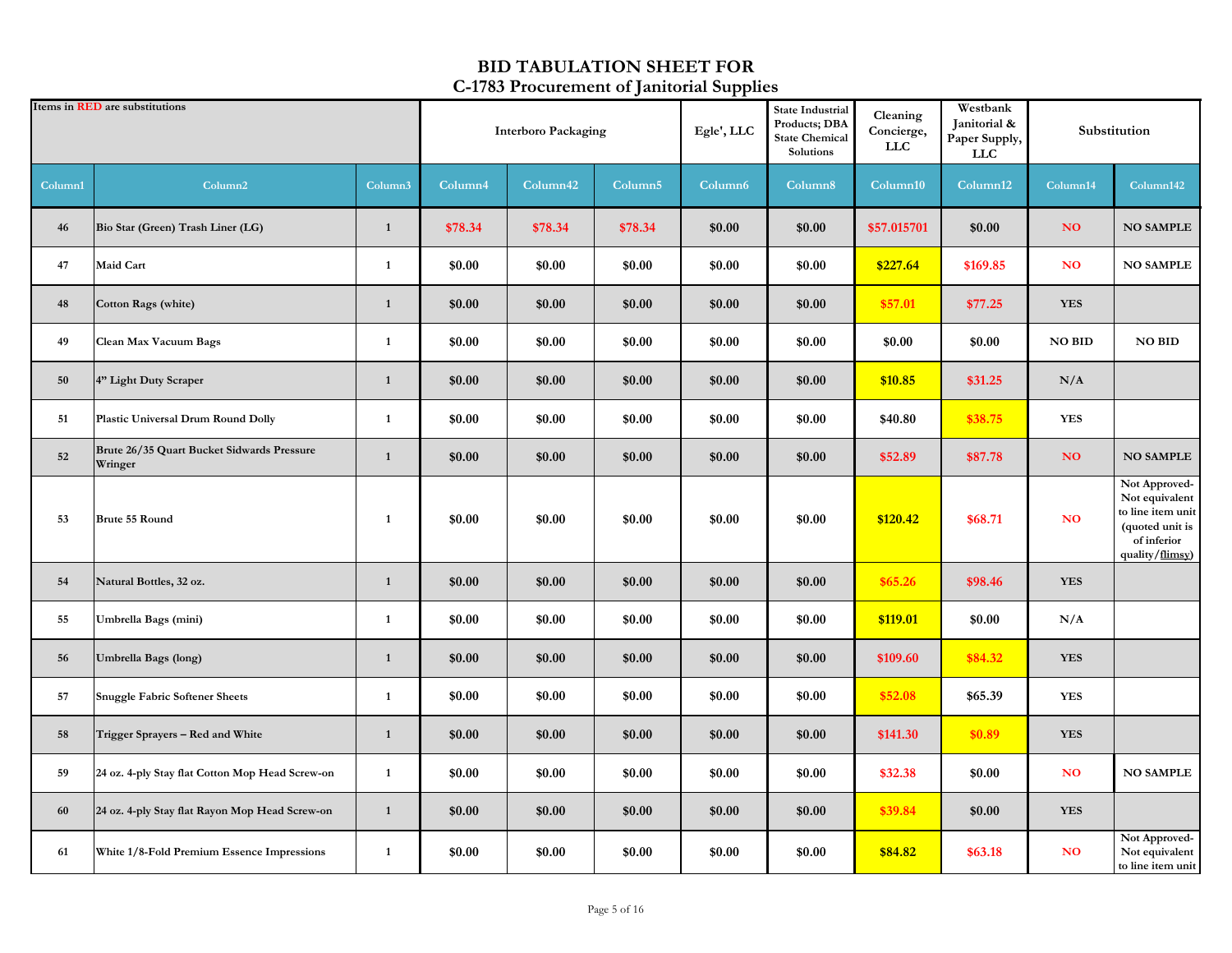|         | Items in <b>RED</b> are substitutions |                     | <b>Interboro Packaging</b> |          | Egle', LLC          | <b>State Industrial</b><br>Products; DBA<br><b>State Chemical</b><br>Solutions | Cleaning<br>Concierge,<br>LLC | Westbank<br>Janitorial &<br>Paper Supply,<br><b>LLC</b> |          | Substitution  |                                                                                                              |
|---------|---------------------------------------|---------------------|----------------------------|----------|---------------------|--------------------------------------------------------------------------------|-------------------------------|---------------------------------------------------------|----------|---------------|--------------------------------------------------------------------------------------------------------------|
| Column1 | Column <sub>2</sub>                   | Column <sub>3</sub> | Column4                    | Column42 | Column <sub>5</sub> | Column <sub>6</sub>                                                            | Column8                       | Column10                                                | Column12 | Column14      | Column142                                                                                                    |
| 62      | Maxi Pad, 250 per case                | $\mathbf{1}$        | \$0.00                     | \$0.00   | \$0.00              | \$0.00                                                                         | \$0.00                        | \$51.13                                                 | \$61.59  | <b>YES</b>    |                                                                                                              |
| 63      | Waxed Paper Liners, 500 per case      | 1                   | \$0.00                     | \$0.00   | \$0.00              | \$0.00                                                                         | \$0.00                        | \$24.05                                                 | \$37.18  | <b>YES</b>    |                                                                                                              |
| 64      | Disposable Dust Mask                  | $\mathbf{1}$        | \$0.00                     | \$0.00   | \$0.00              | \$0.00                                                                         | \$0.00                        | \$11.01                                                 | \$14.95  | <b>YES</b>    |                                                                                                              |
| 65      | Tampons, 500 per case                 | 1                   | \$0.00                     | \$0.00   | \$0.00              | \$0.00                                                                         | \$0.00                        | \$82.73                                                 | \$66.50  | <b>YES</b>    |                                                                                                              |
| 66      | <b>Host Dry Carpet Cleaner</b>        | $\mathbf{1}$        | \$0.00                     | \$0.00   | \$0.00              | \$0.00                                                                         | \$0.00                        | \$0.00                                                  | \$0.00   | <b>NO BID</b> | <b>NO BID</b>                                                                                                |
| 67      | Filter Black Secondary for Liberator  | $\mathbf{1}$        | \$0.00                     | \$0.00   | \$0.00              | \$0.00                                                                         | \$0.00                        | \$0.00                                                  | \$0.00   | <b>NO BID</b> | <b>NO BID</b>                                                                                                |
| 68      | Filter Orange Primary for Liberator   | $\mathbf{1}$        | \$0.00                     | \$0.00   | \$0.00              | \$0.00                                                                         | \$0.00                        | \$0.00                                                  | \$0.00   | <b>NO BID</b> | <b>NO BID</b>                                                                                                |
| 69      | Filter 3pc Fine Particle Filter Pack  | $\mathbf{1}$        | \$0.00                     | \$0.00   | \$0.00              | \$0.00                                                                         | \$0.00                        | \$0.00                                                  | \$0.00   | <b>NO BID</b> | <b>NO BID</b>                                                                                                |
| 70      | Toilet Seat Covers . 20/250           | $\mathbf{1}$        | \$0.00                     | \$0.00   | \$0.00              | \$0.00                                                                         | \$0.00                        | \$35.82                                                 | \$61.86  | <b>YES</b>    | Not Approved:<br>Cleaning<br>Concierge<br>Inferior quality,<br>disintegrates<br>when pulling<br>from package |
| 71      | <b>Safety Goggles</b>                 | 1                   | \$0.00                     | \$0.00   | \$0.00              | \$0.00                                                                         | \$0.00                        | \$1.87                                                  | \$0.00   | <b>YES</b>    |                                                                                                              |
| 72      | <b>Rubber Boots</b>                   | $\mathbf{1}$        | \$0.00                     | \$0.00   | \$0.00              | \$0.00                                                                         | \$0.00                        | \$17.57                                                 | \$0.00   | NO.           | <b>NO SAMPLE</b>                                                                                             |
| 73      | <b>Rain Suits</b>                     | $\mathbf{1}$        | \$0.00                     | \$0.00   | \$0.00              | \$0.00                                                                         | \$0.00                        | \$14.72                                                 | \$0.00   | <b>NO</b>     | <b>NO SAMPLE</b>                                                                                             |
| 74      | <b>Putty Knife</b>                    | $\mathbf{1}$        | \$0.00                     | \$0.00   | \$0.00              | \$0.00                                                                         | \$0.00                        | \$2.15                                                  | \$0.00   | <b>YES</b>    |                                                                                                              |
| 75      | Dawn Dishwashing Liquid               | 1                   | \$0.00                     | \$0.00   | \$0.00              | \$0.00                                                                         | \$147.60                      | \$103.44                                                | \$80.79  | N/A           |                                                                                                              |
| 76      | C-Fold Towels (10x13) white           | $\mathbf{1}$        | \$0.00                     | \$0.00   | \$0.00              | \$0.00                                                                         | \$0.00                        | \$29.39                                                 | \$26.89  | <b>YES</b>    |                                                                                                              |
| 77      | Carbon Steel Blade, 10 per pack       | $\mathbf{1}$        | \$0.00                     | \$0.00   | \$0.00              | \$0.00                                                                         | \$0.00                        | \$9.01                                                  | \$10.08  | N/A           |                                                                                                              |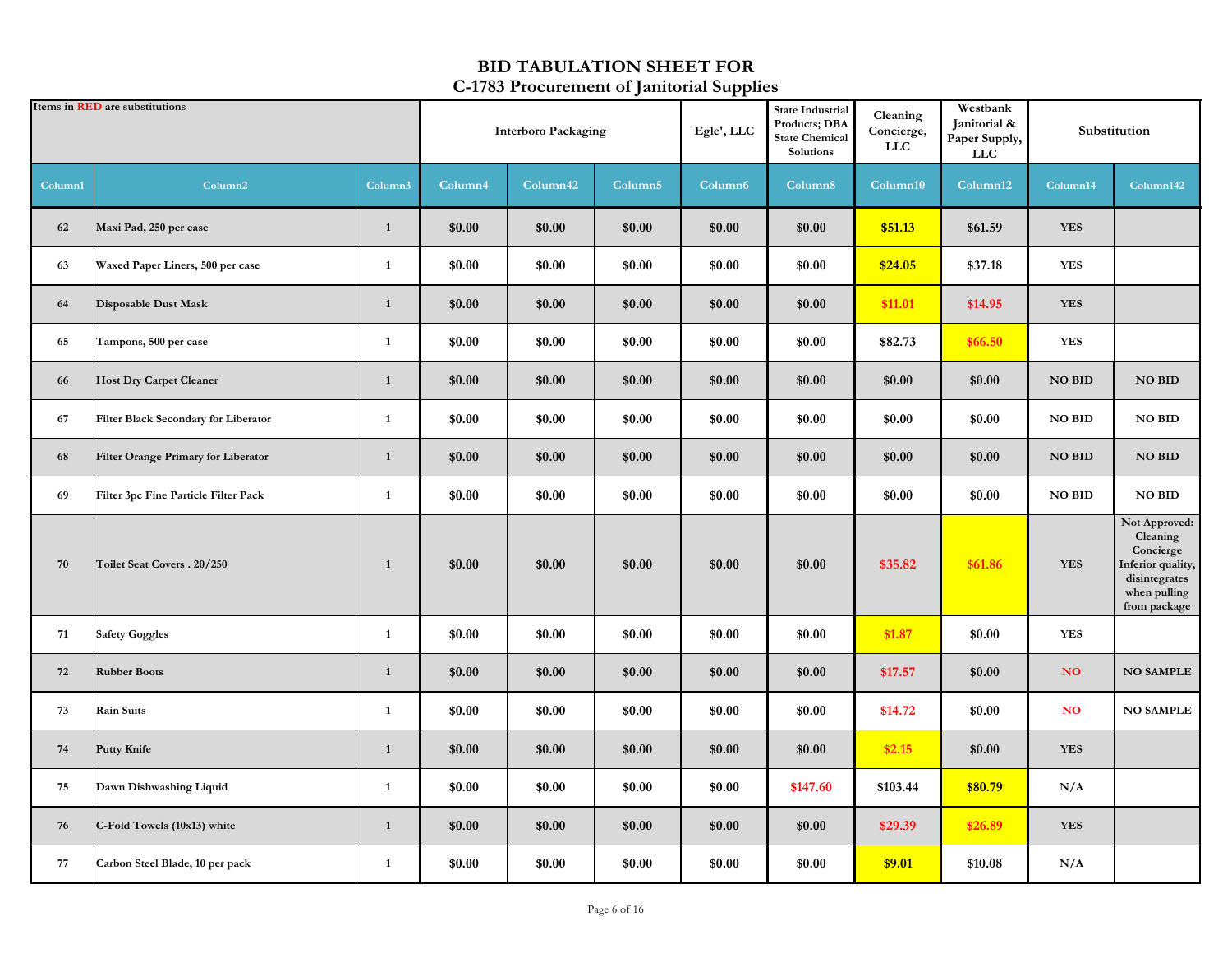|         | Items in <b>RED</b> are substitutions           |              | <b>Interboro Packaging</b> |          |                     | Egle', LLC          | <b>State Industrial</b><br>Products; DBA<br><b>State Chemical</b><br>Solutions | Cleaning<br>Concierge,<br><b>LLC</b> | Westbank<br>Janitorial &<br>Paper Supply,<br><b>LLC</b> |               | Substitution                                   |
|---------|-------------------------------------------------|--------------|----------------------------|----------|---------------------|---------------------|--------------------------------------------------------------------------------|--------------------------------------|---------------------------------------------------------|---------------|------------------------------------------------|
| Column1 | Column <sub>2</sub>                             | Column3      | Column4                    | Column42 | Column <sub>5</sub> | Column <sub>6</sub> | Column8                                                                        | Column10                             | Column12                                                | Column14      | Column142                                      |
| 78      | <b>Square Point Shovel</b>                      | $\mathbf{1}$ | \$0.00                     | \$0.00   | \$0.00              | \$0.00              | \$0.00                                                                         | \$31.37                              | \$0.00                                                  | NO.           | <b>NO SAMPLE</b>                               |
| 79      | Med. Black Polypropylene Floor Brush Broom      | $\mathbf{1}$ | \$0.00                     | \$0.00   | \$0.00              | \$0.00              | \$0.00                                                                         | \$9.92                               | \$16.10                                                 | <b>YES</b>    |                                                |
| 80      | Pump Sprayer, 3 gallon                          | $\mathbf{1}$ | \$0.00                     | \$0.00   | \$0.00              | \$0.00              | \$0.00                                                                         | \$58.44                              | \$38.94                                                 | <b>YES</b>    |                                                |
| 81      | Lobby Upright Dust Pans Black                   | 1            | \$0.00                     | \$0.00   | \$0.00              | \$0.00              | \$0.00                                                                         | \$6.59                               | \$9.84                                                  | <b>YES</b>    |                                                |
| 82      | Toilet Bowl Brush (Round cylinder)              | $\mathbf{1}$ | \$0.00                     | \$0.00   | \$0.00              | \$0.00              | \$0.00                                                                         | \$7.48                               | \$3.89                                                  | N/A           |                                                |
| 83      | 18" Plastic Sweep Maroon Synthetic Coarse Brush | $\mathbf{1}$ | \$0.00                     | \$0.00   | \$0.00              | \$0.00              | \$0.00                                                                         | \$9.92                               | \$0.00                                                  | <b>NO</b>     | <b>NO SAMPLE</b>                               |
| 84      | Kut-A-Way 5"x48" White                          | $\mathbf{1}$ | \$0.00                     | \$0.00   | \$0.00              | \$0.00              | \$0.00                                                                         | \$4.71                               | \$24.11                                                 | NO            | Not Approved:<br>Not comparable<br>to line #84 |
| 85      | White 1/8 Dinner Fold 8/375 (3000)              | $\mathbf{1}$ | \$0.00                     | \$0.00   | \$0.00              | \$0.00              | \$0.00                                                                         | \$73.38                              | \$69.10                                                 | N/A           |                                                |
| 86      | Oil Absorbent, 50 Lb. Bag                       | $\mathbf{1}$ | \$0.00                     | \$0.00   | \$0.00              | \$0.00              | \$0.00                                                                         | \$10.09                              | \$13.78                                                 | N/A           |                                                |
| 87      | Pledge Lemon Furniture Wipes                    | 1            | \$0.00                     | \$0.00   | \$0.00              | \$0.00              | \$0.00                                                                         | \$0.00                               | \$76.05                                                 | N/A           |                                                |
| 88      | <b>Microfiber Aluminum Frames</b>               | $\mathbf{1}$ | \$0.00                     | \$0.00   | \$0.00              | \$0.00              | \$0.00                                                                         | \$137.74                             | \$111.78                                                | <b>YES</b>    |                                                |
| 89      | Microfiber Telescopic Handles                   | $\mathbf{1}$ | \$0.00                     | \$0.00   | \$0.00              | \$0.00              | \$0.00                                                                         | \$109.41                             | \$114.84                                                | <b>YES</b>    |                                                |
| 90      | Canvas Top Rubber Palm Gloves XL                |              | \$0.00                     | \$0.00   | \$0.00              | \$0.00              | \$0.00                                                                         | \$1.40                               | \$0.00                                                  | <b>YES</b>    |                                                |
| 91      | Degreasalator, 4 gal. per case                  | 1            | \$0.00                     | \$0.00   | \$0.00              | \$0.00              | \$0.00                                                                         | \$48.89                              | \$0.00                                                  | <b>NO</b>     | Not Approved:<br>Not comparable<br>to line #84 |
| 92      | <b>Treadsafe Concentrate</b>                    | $\mathbf{1}$ | \$0.00                     | \$0.00   | \$0.00              | \$0.00              | \$0.00                                                                         | \$0.00                               | \$0.00                                                  | <b>NO BID</b> | <b>NO BID</b>                                  |
| 93      | Tyvek Dupont Coveralls XXL w/hood               | $\mathbf{1}$ | \$0.00                     | \$0.00   | \$0.00              | \$0.00              | \$0.00                                                                         | \$29.33                              | \$0.00                                                  | <b>NO</b>     | <b>NO SAMPLE</b>                               |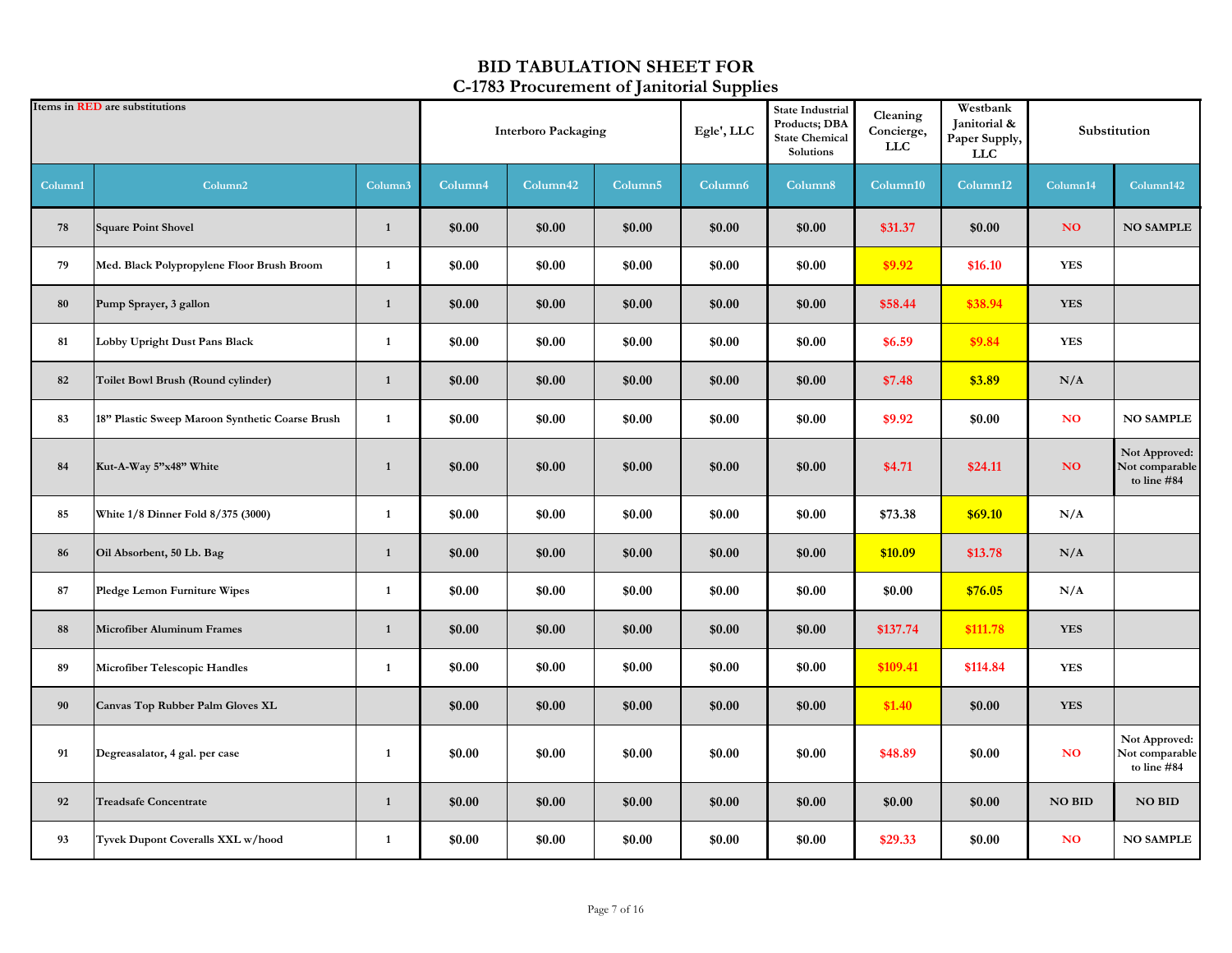|         | Items in <b>RED</b> are substitutions<br>Column <sub>2</sub> |              | <b>Interboro Packaging</b> |          | Egle', LLC          | <b>State Industrial</b><br>Products; DBA<br><b>State Chemical</b><br>Solutions | Cleaning<br>Concierge,<br><b>LLC</b> | Westbank<br>Janitorial &<br>Paper Supply,<br><b>LLC</b> |          | Substitution    |                  |
|---------|--------------------------------------------------------------|--------------|----------------------------|----------|---------------------|--------------------------------------------------------------------------------|--------------------------------------|---------------------------------------------------------|----------|-----------------|------------------|
| Column1 |                                                              | Column3      | Column4                    | Column42 | Column <sub>5</sub> | Column <sub>6</sub>                                                            | Column8                              | Column10                                                | Column12 | Column14        | Column142        |
| 94      | Tyvek Dupont Coveralls XXXL w/hood                           | $\mathbf{1}$ | \$0.00                     | \$0.00   | \$0.00              | \$0.00                                                                         | \$0.00                               | \$189.95                                                | \$0.00   | NO <sub>1</sub> | <b>NO SAMPLE</b> |
| 95      | <b>Opti-Loc Tele-Poles Extension</b>                         | 1            | \$0.00                     | \$0.00   | \$0.00              | \$0.00                                                                         | \$0.00                               | \$45.12                                                 | \$55.78  | N/A             |                  |
| 96      | Trash Picker/Grabber                                         | $\mathbf{1}$ | \$0.00                     | \$0.00   | \$0.00              | \$0.00                                                                         | \$0.00                               | \$28.03                                                 | \$35.39  | <b>YES</b>      |                  |
| 97      | <b>Star Duster Pipe Brush</b>                                | 1            | \$0.00                     | \$0.00   | \$0.00              | \$0.00                                                                         | \$0.00                               | \$19.02                                                 | \$26.19  | N/A             |                  |
| 98      | Soft Replacement Squeegee Rubber 12"                         | $\mathbf{1}$ | \$0.00                     | \$0.00   | \$0.00              | \$0.00                                                                         | \$0.00                               | \$81.98                                                 | \$11.25  | $\rm N/A$       |                  |
| 99      | Soft Replacement Squeegee Rubber 18"                         | $\mathbf{1}$ | \$0.00                     | \$0.00   | \$0.00              | \$0.00                                                                         | \$0.00                               | \$91.31                                                 | \$13.78  | N/A             |                  |
| 100     | Tele-Plus Poles Modular System 3 Section                     | $\mathbf{1}$ | \$0.00                     | \$0.00   | \$0.00              | \$0.00                                                                         | \$0.00                               | \$64.98                                                 | \$0.00   | <b>YES</b>      |                  |
| 101     | Original Strip Washers w/Handle 12"                          | $\mathbf{1}$ | \$0.00                     | \$0.00   | \$0.00              | \$0.00                                                                         | \$0.00                               | \$19.69                                                 | \$23.31  | <b>YES</b>      |                  |
| 102     | Original Strip Washers w/Handle 18"                          | $\mathbf{1}$ | \$0.00                     | \$0.00   | \$0.00              | \$0.00                                                                         | \$0.00                               | \$22.51                                                 | \$31.21  | <b>YES</b>      |                  |
| 103     | Cotton Mop Head (24 ply screw on bolt head)                  | 1            | \$0.00                     | \$0.00   | \$0.00              | \$0.00                                                                         | \$0.00                               | \$32.38                                                 | \$0.00   | <b>NO</b>       | <b>NO SAMPLE</b> |
| 104     | White Rayon Mops 24 oz.                                      | $\mathbf{1}$ | \$0.00                     | \$0.00   | \$0.00              | \$0.00                                                                         | \$0.00                               | \$39.84                                                 | \$0.00   | <b>YES</b>      |                  |
| 105     | Micro spin NB Mop (Medium) Green/White                       | $\mathbf{1}$ | \$0.00                     | \$0.00   | \$0.00              | \$0.00                                                                         | \$0.00                               | \$0.00                                                  | \$0.00   | <b>NO BID</b>   | <b>NO BID</b>    |
| 106     | Bowl Mop (Soft) 4 1/2 White Acid Resistant -<br>Propylene    | $\mathbf{1}$ | \$0.00                     | \$0.00   | \$0.00              | \$0.00                                                                         | \$0.00                               | \$4.20                                                  | \$1.44   | N/A             |                  |
| 107     | <b>Grout Brush</b>                                           | 1            | \$0.00                     | \$0.00   | \$0.00              | \$0.00                                                                         | \$0.00                               | \$8.06                                                  | \$2.10   | N/A             |                  |
| 108     | Goodwrappers Shrinkwrap                                      | $\mathbf{1}$ | \$0.00                     | \$0.00   | \$0.00              | \$0.00                                                                         | \$0.00                               | \$0.00                                                  | \$0.00   | <b>NO BID</b>   | <b>NO BID</b>    |
| 109     | <b>Windsor Sensor Vac Plus Bags</b>                          | $\mathbf{1}$ | \$0.00                     | \$0.00   | \$0.00              | \$0.00                                                                         | \$0.00                               | \$25.01                                                 | \$0.00   | N/A             |                  |
| 110     | Igloo Cooler (5 gal.) Red                                    | $\mathbf{1}$ | \$0.00                     | \$0.00   | \$0.00              | \$0.00                                                                         | \$0.00                               | \$0.00                                                  | \$0.00   | <b>NO BID</b>   | <b>NO BID</b>    |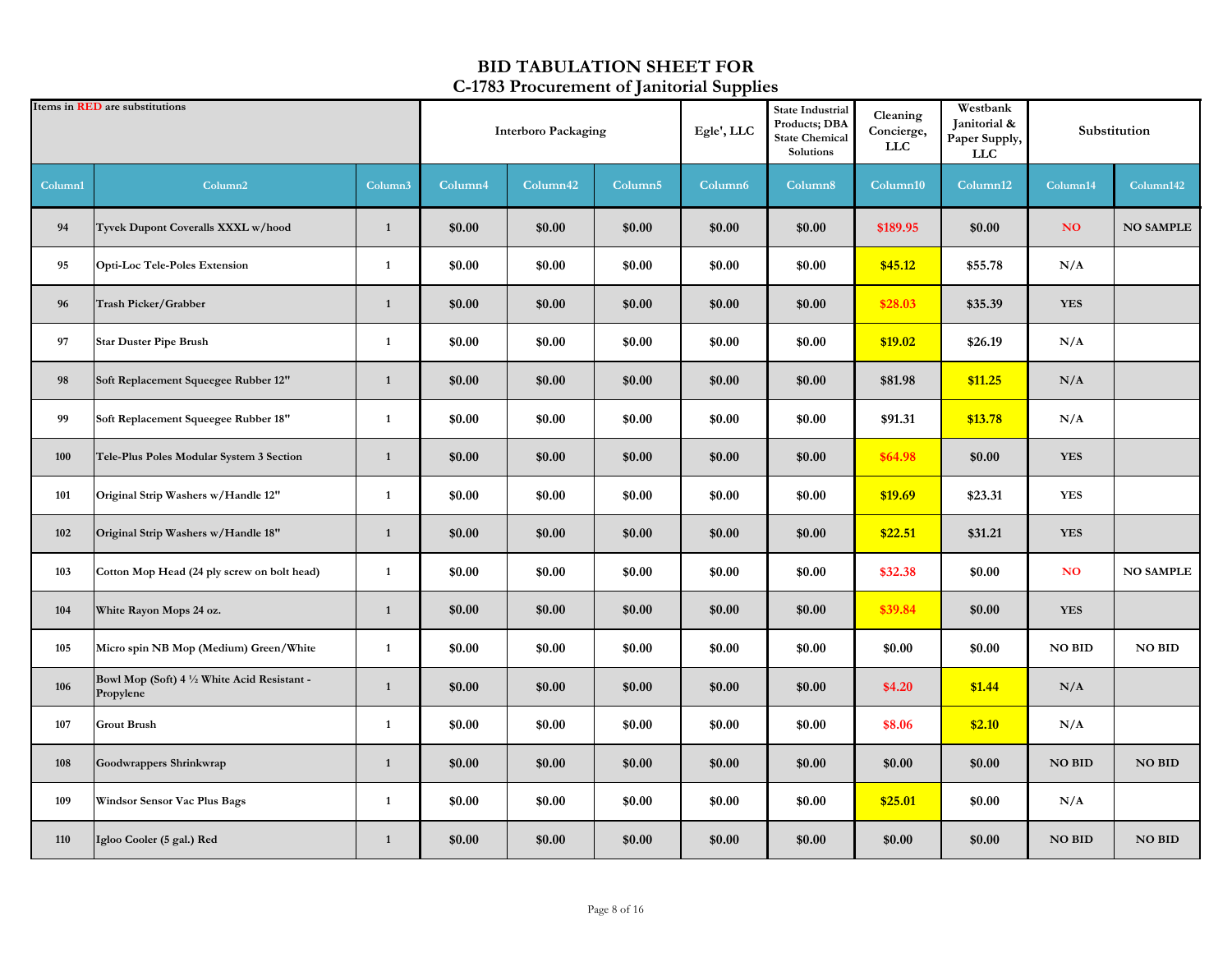|         | Items in <b>RED</b> are substitutions                                  |                     | <b>Interboro Packaging</b> |          | <b>State Industrial</b><br>Products; DBA<br>Egle', LLC<br><b>State Chemical</b><br>Solutions |                     | Cleaning<br>Concierge,<br><b>LLC</b> | Westbank<br>Janitorial &<br>Paper Supply,<br><b>LLC</b> |          | Substitution    |                                                                               |
|---------|------------------------------------------------------------------------|---------------------|----------------------------|----------|----------------------------------------------------------------------------------------------|---------------------|--------------------------------------|---------------------------------------------------------|----------|-----------------|-------------------------------------------------------------------------------|
| Column1 | Column <sub>2</sub>                                                    | Column <sub>3</sub> | Column4                    | Column42 | Column <sub>5</sub>                                                                          | Column <sub>6</sub> | Column8                              | Column10                                                | Column12 | Column14        | Column142                                                                     |
| 111     | <b>Buckeye Penetrate Floor Stripper</b>                                | $\mathbf{1}$        | \$0.00                     | \$0.00   | \$0.00                                                                                       | \$0.00              | \$54.40                              | \$106.15                                                | \$0.00   | <b>NO</b>       | Not Approved:<br>Performance is<br>average,<br>chemical odor is<br>too strong |
| 112     | <b>Floor Scrub Brushes</b>                                             | $\mathbf{1}$        | \$0.00                     | \$0.00   | \$0.00                                                                                       | \$0.00              | \$0.00                               | \$5.35                                                  | \$24.69  | NO              | <b>NO SAMPLE</b>                                                              |
| 113     | 13" Counter Bench Brush Poly- Plastic Blue                             | $\mathbf{1}$        | \$0.00                     | \$0.00   | \$0.00                                                                                       | \$0.00              | \$0.00                               | \$0.00                                                  | \$0.00   | NO BID          | NO BID                                                                        |
| 114     | 39" Polyester Replacement Wall Brush - Red                             | $\mathbf{1}$        | \$0.00                     | \$0.00   | \$0.00                                                                                       | \$0.00              | \$0.00                               | \$0.00                                                  | \$0.00   | <b>NO BID</b>   | <b>NO BID</b>                                                                 |
| 115     | Acme Thread Connection Broom Wood Handle -<br><b>Metal Tip</b>         | $\mathbf{1}$        | \$0.00                     | \$0.00   | \$0.00                                                                                       | \$0.00              | \$0.00                               | \$3.48                                                  | \$0.00   | <b>YES</b>      |                                                                               |
| 116     | 60" Janitorial Screw-On Wood Handle to be used<br>with cotton mop head | $\mathbf{1}$        | \$0.00                     | \$0.00   | \$0.00                                                                                       | \$0.00              | \$0.00                               | \$62.06                                                 | \$100.80 | <b>YES</b>      |                                                                               |
| 117     | Wood Mop Handle 60"                                                    | $\mathbf{1}$        | \$0.00                     | \$0.00   | \$0.00                                                                                       | \$0.00              | \$0.00                               | \$6.04                                                  | \$12.44  | <b>NO</b>       | Not Approved:<br><b>Not</b><br>comparable, too<br>flimsy                      |
| 118     | <b>Tough Guy Swivel Holders</b>                                        | $\mathbf{1}$        | \$0.00                     | \$0.00   | \$0.00                                                                                       | \$0.00              | \$0.00                               | \$10.13                                                 | \$9.31   | <b>YES</b>      |                                                                               |
| 119     | Toilet Bowl Brush (Poly)                                               | $\mathbf{1}$        | \$0.00                     | \$0.00   | \$0.00                                                                                       | \$0.00              | \$0.00                               | \$4.20                                                  | \$5.97   | <b>YES</b>      |                                                                               |
| 120     | Scraper 4" Flexible Wall Scraper                                       | $\mathbf{1}$        | \$0.00                     | \$0.00   | \$0.00                                                                                       | \$0.00              | \$0.00                               | \$12.70                                                 | \$0.00   | <b>YES</b>      |                                                                               |
| 121     | Side Gate Cotton String Wet Mop Head                                   | $\mathbf{1}$        | \$0.00                     | \$0.00   | \$0.00                                                                                       | \$0.00              | \$0.00                               | \$7.53                                                  | \$0.00   | <b>NO</b>       | <b>NO SAMPLE</b>                                                              |
| 122     | Screw-on Cotton String Wet Mop Head                                    | $\mathbf{1}$        | \$0.00                     | \$0.00   | \$0.00                                                                                       | \$0.00              | \$0.00                               | \$32.38                                                 | \$0.00   | NO <sub>1</sub> | <b>NO SAMPLE</b>                                                              |
| 123     | Toilet Bowl Brush, 12 per case                                         | $\mathbf{1}$        | \$0.00                     | \$0.00   | \$0.00                                                                                       | \$0.00              | \$0.00                               | \$14.96                                                 | \$71.64  | <b>YES</b>      |                                                                               |
| 124     | Floor Maintenance Pad, Black, Super Strip                              | $\mathbf{1}$        | \$0.00                     | \$0.00   | \$0.00                                                                                       | \$0.00              | \$0.00                               | \$24.19                                                 | \$0.00   | <b>YES</b>      |                                                                               |
| 125     | Dual Surface Floor 10" Deck Scrub Brush, Blue                          | $\mathbf{1}$        | \$0.00                     | \$0.00   | \$0.00                                                                                       | \$0.00              | \$0.00                               | \$5.35                                                  | \$0.00   | <b>YES</b>      |                                                                               |
| 126     | 18" Ergo Tech Soft Rubber                                              | $\mathbf{1}$        | \$0.00                     | \$0.00   | \$0.00                                                                                       | \$0.00              | \$0.00                               | \$0.00                                                  | \$0.00   | <b>NO BID</b>   | <b>NO BID</b>                                                                 |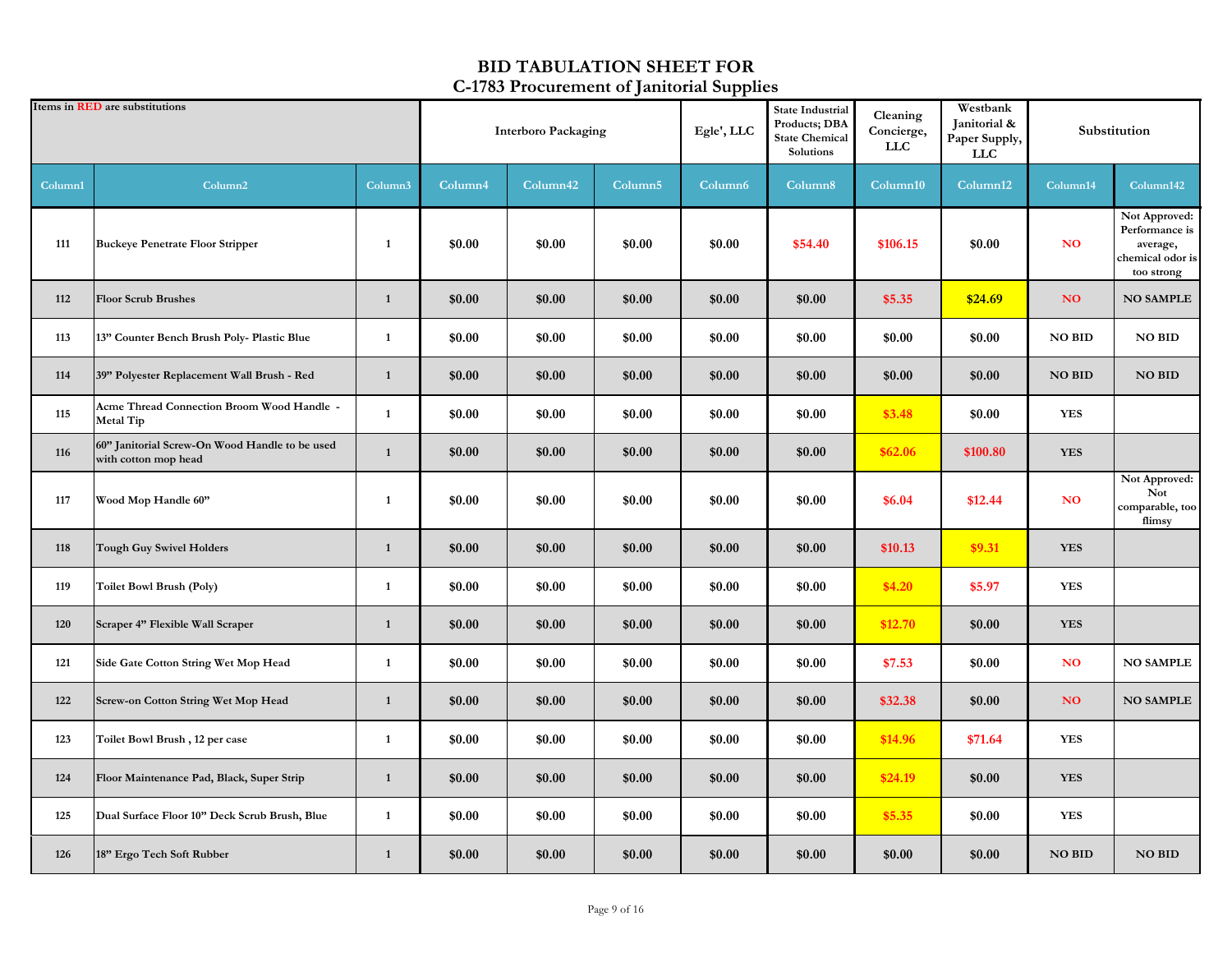|         | Items in <b>RED</b> are substitutions          |              | <b>Interboro Packaging</b> |                      |                     | Egle', LLC          | <b>State Industrial</b><br>Products; DBA<br><b>State Chemical</b><br>Solutions | Cleaning<br>Concierge,<br><b>LLC</b> | Westbank<br>Janitorial &<br>Paper Supply,<br><b>LLC</b> |               | Substitution                                                                                     |
|---------|------------------------------------------------|--------------|----------------------------|----------------------|---------------------|---------------------|--------------------------------------------------------------------------------|--------------------------------------|---------------------------------------------------------|---------------|--------------------------------------------------------------------------------------------------|
| Column1 | Column <sub>2</sub>                            | Column3      | Column4                    | Column <sub>42</sub> | Column <sub>5</sub> | Column <sub>6</sub> | Column8                                                                        | Column10                             | Column12                                                | Column14      | Column142                                                                                        |
| 127     | <b>Star Duster Wall Brush</b>                  | 1            | \$0.00                     | \$0.00               | \$0.00              | \$0.00              | \$0.00                                                                         | \$25.15                              | \$32.08                                                 | N/A           |                                                                                                  |
| 128     | <b>Industrial Duster - Lambswool</b>           | $\mathbf{1}$ | \$0.00                     | \$0.00               | \$0.00              | \$0.00              | \$0.00                                                                         | \$7.90                               | \$18.63                                                 | <b>YES</b>    |                                                                                                  |
| 129     | Utility Knife 6 3/8" Carbon                    | $\mathbf{1}$ | \$0.00                     | \$0.00               | \$0.00              | \$0.00              | \$0.00                                                                         | \$45.42                              | \$56.80                                                 | N/A           |                                                                                                  |
| 130     | Tele-Plus Poles Modular System 2 Section       | $\mathbf{1}$ | \$0.00                     | \$0.00               | \$0.00              | \$0.00              | \$0.00                                                                         | \$0.00                               | \$0.00                                                  | <b>NO BID</b> | <b>NO BID</b>                                                                                    |
| 131     | Tele-Plus Poles Modular System 4 section       | $\mathbf{1}$ | \$0.00                     | \$0.00               | \$0.00              | \$0.00              | \$0.00                                                                         | \$0.00                               | \$0.00                                                  | <b>NO BID</b> | NO BID                                                                                           |
| 132     | 20" Black Strip Pad 175-300 RPM                | $\mathbf{1}$ | \$0.00                     | \$0.00               | \$0.00              | \$0.00              | \$0.00                                                                         | \$17.86                              | \$18.68                                                 | <b>YES</b>    |                                                                                                  |
| 133     | 880-B White Preserve Hardwound Towel 7.9 x 800 | $\mathbf{1}$ | \$0.00                     | \$0.00               | \$0.00              | \$0.00              | \$0.00                                                                         | \$29.61                              | \$34.58                                                 | NO.           | No Approved:<br><b>Not</b><br>comparable,<br>color is not the<br>same.                           |
| 134     | Formula 190X                                   | $\mathbf{1}$ | \$0.00                     | \$0.00               | \$0.00              | \$0.00              | \$269.60                                                                       | \$0.00                               | \$0.00                                                  | <b>YES</b>    |                                                                                                  |
| 135     | Genuine Filter Bag, 10 per pack                | $\mathbf{1}$ | \$0.00                     | \$0.00               | \$0.00              | \$0.00              | \$0.00                                                                         | \$0.00                               | \$0.00                                                  | NO BID        | NO BID                                                                                           |
| 136     | <b>String Knit PVC Dot Gloves - XL</b>         | $\mathbf{1}$ | \$0.00                     | \$0.00               | \$0.00              | \$0.00              | \$0.00                                                                         | \$0.00                               | \$0.00                                                  | <b>NO BID</b> | <b>NO BID</b>                                                                                    |
| 137     | <b>String Knit PVC Dot Gloves - L</b>          | $\mathbf{1}$ | \$0.00                     | \$0.00               | \$0.00              | \$0.00              | \$0.00                                                                         | \$30.24                              | \$0.00                                                  | <b>YES</b>    |                                                                                                  |
| 138     | Waste Basket (BLK), 16 per case                | $\mathbf{1}$ | \$0.00                     | \$0.00               | \$0.00              | \$0.00              | \$0.00                                                                         | \$113.33                             | \$95.82                                                 | N/A           |                                                                                                  |
| 139     | Jumbo Bathroom Tissue, 2-ply                   | 1            | \$0.00                     | \$0.00               | \$0.00              | \$0.00              | \$0.00                                                                         | \$38.20                              | \$26.88                                                 | <b>NO</b>     | NoT Approved-<br>Not equivalent<br>to current item                                               |
| 140     | <b>Verde Floor Finish</b>                      | $\mathbf{1}$ | \$0.00                     | \$0.00               | \$0.00              | \$0.00              | \$0.00                                                                         | \$108.45                             | \$0.00                                                  | NO.           | Not Approved-<br>Nor equivalent<br>in performance<br>to Verde Floor<br>Finish, odor is<br>strong |
| 141     | Tyvek Coverall XXL with hood and boot          | $\mathbf{1}$ | \$0.00                     | \$0.00               | \$0.00              | \$0.00              | \$0.00                                                                         | \$258.00                             | \$0.00                                                  | N/A           |                                                                                                  |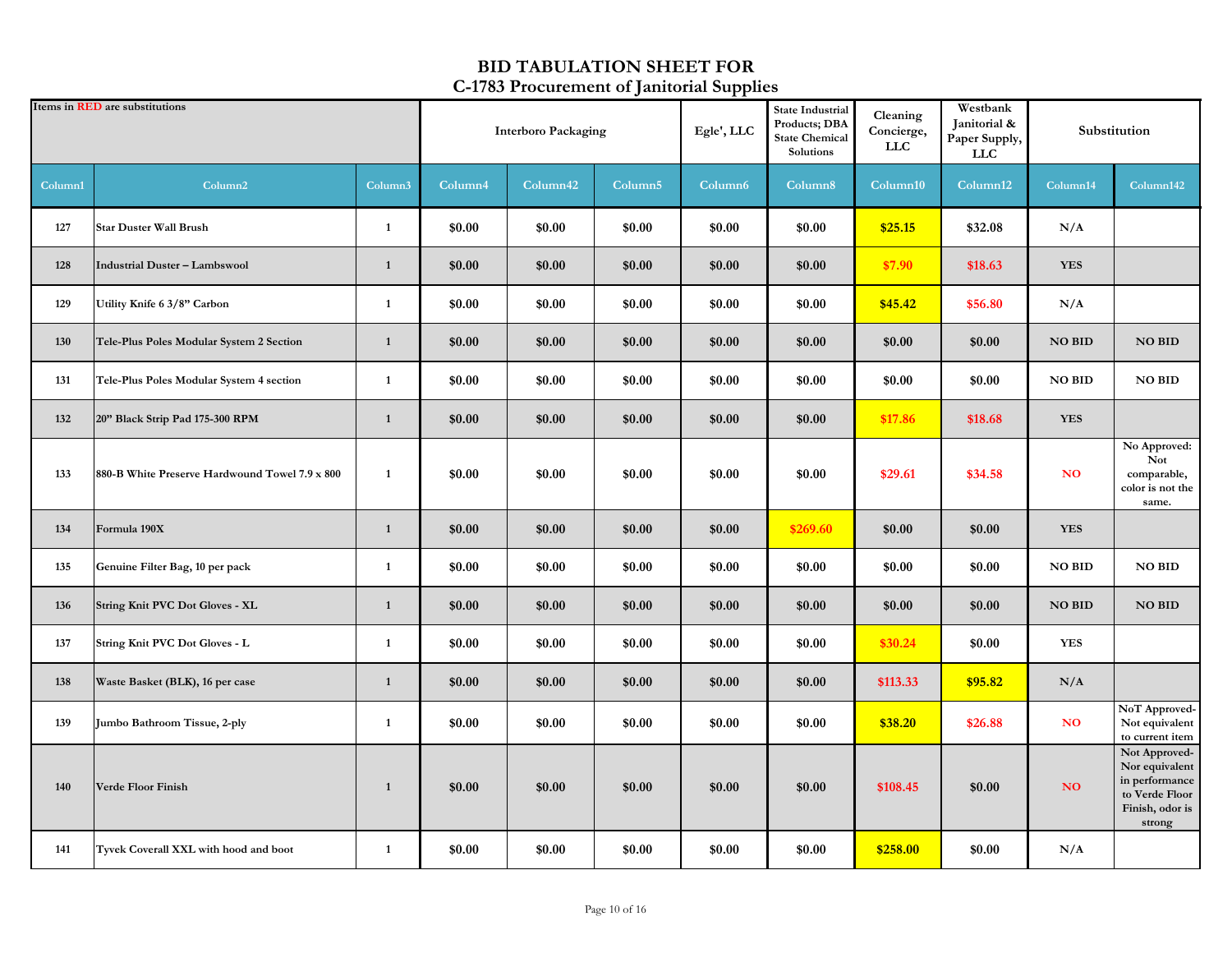|         | Items in <b>RED</b> are substitutions     |              | <b>Interboro Packaging</b> |          |                     | . .<br>Egle', LLC | State Industrial<br>Products; DBA<br><b>State Chemical</b><br>Solutions | Cleaning<br>Concierge,<br><b>LLC</b> | Westbank<br>Janitorial &<br>Paper Supply,<br>LLC |                | Substitution                                                                                                                                               |
|---------|-------------------------------------------|--------------|----------------------------|----------|---------------------|-------------------|-------------------------------------------------------------------------|--------------------------------------|--------------------------------------------------|----------------|------------------------------------------------------------------------------------------------------------------------------------------------------------|
| Column1 | Column <sub>2</sub>                       | Column3      | Column4                    | Column42 | Column <sub>5</sub> | Column6           | Column8                                                                 | Column10                             | Column12                                         | Column14       | Column142                                                                                                                                                  |
| 142     | Tyvek Coverall XL with hood and boot      | $\mathbf{1}$ | \$0.00                     | \$0.00   | \$0.00              | \$0.00            | \$0.00                                                                  | \$246.00                             | \$0.00                                           | N/A            |                                                                                                                                                            |
| 143     | Tyvek Coverall L with hood and boot       | $\mathbf{1}$ | \$0.00                     | \$0.00   | \$0.00              | \$0.00            | \$0.00                                                                  | \$244.50                             | \$0.00                                           | N/A            |                                                                                                                                                            |
| 144     | Spandex Covers for 55 gal.                | 1            | \$0.00                     | \$0.00   | \$0.00              | \$0.00            | \$0.00                                                                  | \$0.00                               | \$0.00                                           | <b>NO BID</b>  | <b>NO BID</b>                                                                                                                                              |
| 145     | Powder Free Vinyl Gloves M (non-medical)  | $\mathbf{1}$ | \$39.00                    | \$0.00   | \$0.00              | \$0.00            | \$0.00                                                                  | \$96.71                              | \$82.57                                          | <b>YES</b>     |                                                                                                                                                            |
| 146     | Powder Free Vinyl Gloves XL (non-medical) | 1            | \$39.00                    | \$0.00   | \$0.00              | \$0.00            | \$0.00                                                                  | \$96.71                              | \$85.57                                          | <b>YES</b>     |                                                                                                                                                            |
| 147     | Foam Alcohol Hand Sanitizer               | 1            | \$0.00                     | \$0.00   | \$0.00              | \$0.00            | \$0.00                                                                  | \$0.00                               | \$87.79                                          | <b>NO</b>      | No Approved-<br>Not equivalent<br>to current<br>item/Unit<br>Quoted is soap                                                                                |
| 148     | Toilet Brush (15 1/2 Plastic Handle)      | $\mathbf{1}$ | \$0.00                     | \$0.00   | \$0.00              | \$0.00            | \$0.00                                                                  | \$46.35                              | \$52.02                                          | <b>YES</b>     |                                                                                                                                                            |
| 149     | <b>ECO</b> Neutral Disinfectant           | 1            | \$39.48                    | \$0.00   | \$0.00              | \$0.00            | \$58.275                                                                | \$127.54                             | \$0.00                                           | <b>NO</b>      | Not Approved<br>(No sample)                                                                                                                                |
| 150     | <b>RMC Enviro Care Tough Job</b>          | 1            | \$0.00                     | \$0.00   | \$0.00              | \$0.00            | \$181.50                                                                | \$46.89                              | \$0.00                                           | <b>YES</b>     |                                                                                                                                                            |
| 151     | <b>ECO Hydrogen Peroxide</b>              | 1            | \$0.00                     | \$0.00   | \$0.00              | \$0.00            | \$0.00                                                                  | \$66.33                              | \$0.00                                           | N <sub>O</sub> | Not Approved:<br>This is a ready<br>to use product,<br>not a<br>concentrate to<br>be used in<br>dilution system<br>currently<br>instaled/not<br>comparable |
| 152     | ECO Glass Cleaner (HD E12/S12)            | $\mathbf{1}$ | \$0.00                     | \$0.00   | \$0.00              | \$0.00            | \$35.10                                                                 | \$56.95                              | \$0.00                                           | NO             | Not Approved-<br>Not comparable<br>to line #152<br>product<br>performance is<br>inferior                                                                   |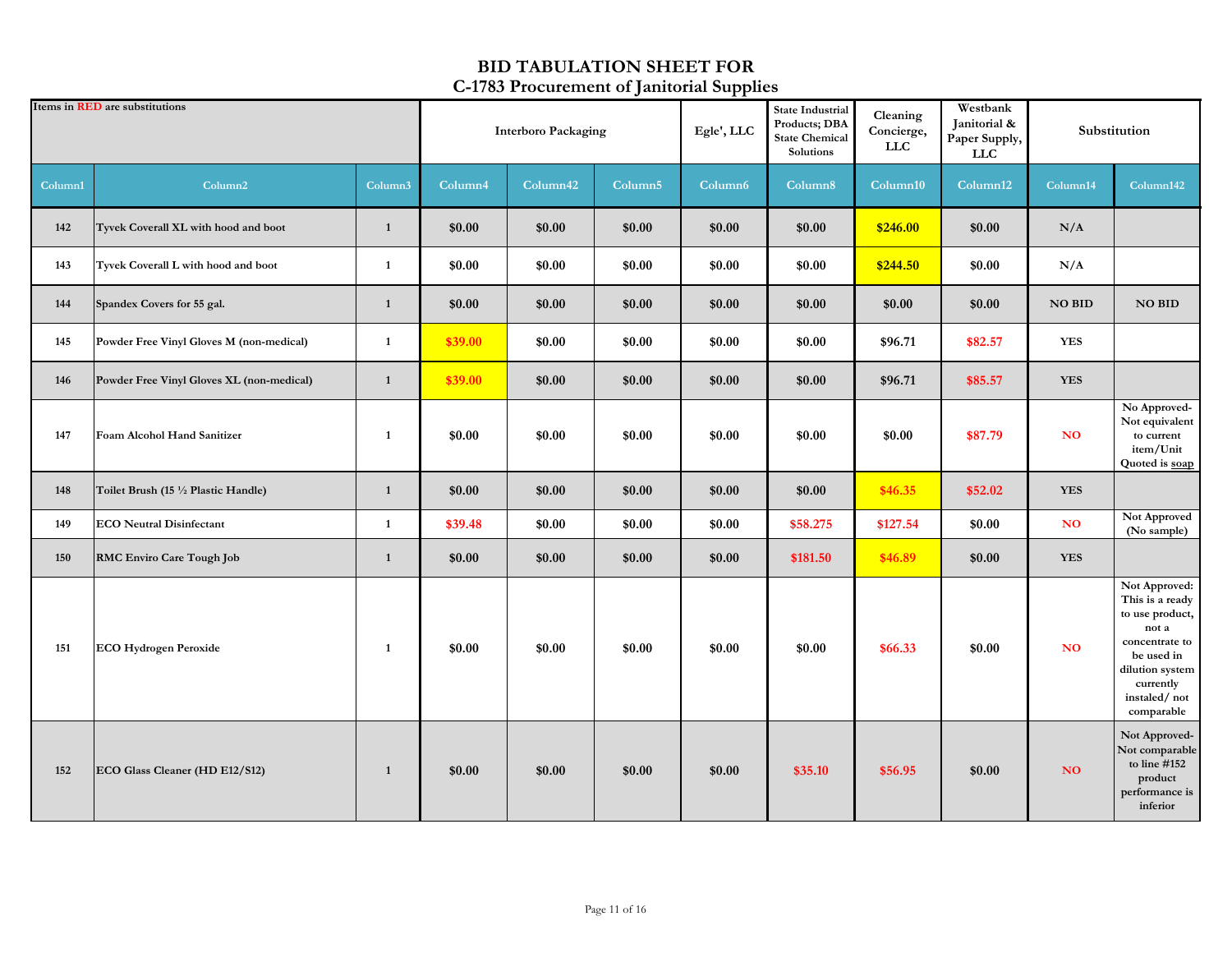|         | Items in <b>RED</b> are substitutions                                    |                     | <b>Interboro Packaging</b> |                      |                     | <b>* *</b><br>Egle', LLC | <b>State Industrial</b><br>Cleaning<br>Products; DBA<br>Concierge,<br><b>State Chemical</b><br>${\rm LLC}$<br>Solutions |            | Westbank<br>Janitorial &<br>Paper Supply,<br><b>LLC</b> | Substitution    |                                                                                                               |
|---------|--------------------------------------------------------------------------|---------------------|----------------------------|----------------------|---------------------|--------------------------|-------------------------------------------------------------------------------------------------------------------------|------------|---------------------------------------------------------|-----------------|---------------------------------------------------------------------------------------------------------------|
| Column1 | Column <sub>2</sub>                                                      | Column <sub>3</sub> | Column4                    | Column <sub>42</sub> | Column <sub>5</sub> | Column <sub>6</sub>      | Column <sub>8</sub>                                                                                                     | Column10   | Column12                                                | Column14        | Column142                                                                                                     |
| 153     | <b>RMC Air Fresh Aire Odor Control</b>                                   | 1                   | \$0.00                     | \$0.00               | \$0.00              | \$133.48                 | \$240.00                                                                                                                | \$31.30    | \$0.00                                                  | <b>YES</b>      | <b>Not Approved:</b><br>Cleaning<br>Concierge<br><b>Product not</b><br>comparable,<br>inferior<br>performance |
| 154     | ECO Hydrogen Peroxide Spray Bottle 32 oz. plastic<br>clear               | $\mathbf{1}$        | \$0.00                     | \$0.00               | \$0.00              | \$0.00                   | \$0.00                                                                                                                  | \$0.00     | \$0.00                                                  | <b>NO BID</b>   | <b>NO BID</b>                                                                                                 |
| 155     | RMC Perfecto 7 Lavender Neutral Cleaner                                  | $\mathbf{1}$        | \$0.00                     | \$0.00               | \$0.00              | \$50.99                  | \$0.00                                                                                                                  | \$0.00     | \$0.00                                                  | <b>YES</b>      |                                                                                                               |
| 156     | RMC Enviro Care Lotion Handsoap (Blue)                                   | $\mathbf{1}$        | \$0.00                     | \$0.00               | \$0.00              | \$48.71                  | \$0.00                                                                                                                  | \$0.00     | \$0.00                                                  | <b>YES</b>      |                                                                                                               |
| 157     | Spray bottles, 32 oz                                                     | $\mathbf{1}$        | \$0.00                     | \$0.00               | \$0.00              | \$0.00                   | \$0.00                                                                                                                  | \$65.26    | \$0.00                                                  | <b>YES</b>      |                                                                                                               |
| 158     | <b>Trigger Sprayers</b>                                                  | $\mathbf{1}$        | \$0.00                     | \$0.00               | \$0.00              | \$0.00                   | \$0.00                                                                                                                  | \$141.30   | \$98.46                                                 | <b>YES</b>      |                                                                                                               |
| 159     | <b>ASTM 6400 Envision Composting Liners (40x46)</b>                      | 1                   | \$0.00                     | \$0.00               | \$0.00              | \$0.00                   | \$0.00                                                                                                                  | \$57.01    | \$83.40                                                 | <b>NO</b>       | No sample                                                                                                     |
| 160     | STOUT Eco Safe 6400 (42x48) Compostable bag                              | $\mathbf{1}$        | \$0.00                     | \$0.00               | \$0.00              | \$0.00                   | \$0.00                                                                                                                  | \$97.94    | \$0.00                                                  | NO <sub>1</sub> | Not Approved:<br>Milimeter is less<br>than what is<br>required                                                |
| 161     | <b>Liquid Concentrate Detergent</b>                                      | $\mathbf{1}$        | \$0.00                     | \$0.00               | \$0.00              | \$0.00                   | \$953.00                                                                                                                | \$1,147.71 | \$0.00                                                  | <b>YES</b>      |                                                                                                               |
| 162     | ECOS Pro Metal Cleaner and Polish Unscented<br>Fragrance                 | $\mathbf{1}$        | \$0.00                     | \$0.00               | \$0.00              | \$0.00                   | \$0.00                                                                                                                  | \$0.00     | \$0.00                                                  | <b>NO BID</b>   | <b>NO BID</b>                                                                                                 |
| 163     | ECOS Pro Metal Cleaner and Polish 32 oz Trigger<br><b>Sprayer Bottle</b> | $\mathbf{1}$        | \$0.00                     | \$0.00               | \$0.00              | \$0.00                   | \$0.00                                                                                                                  | \$0.00     | \$0.00                                                  | <b>NO BID</b>   | <b>NO BID</b>                                                                                                 |
| 164     | Diamond 27" (Very, Very Fine) Burnishing Pad                             | $\mathbf{1}$        | \$0.00                     | \$0.00               | \$0.00              | \$0.00                   | \$0.00                                                                                                                  | \$0.00     | \$0.00                                                  | <b>NO BID</b>   | <b>NO BID</b>                                                                                                 |
| 165     | Kut-A-Way 5"x48" White                                                   | $\mathbf{1}$        | \$0.00                     | \$0.00               | \$0.00              | \$0.00                   | \$0.00                                                                                                                  | \$4.71     | \$24.11                                                 | <b>NO</b>       | <b>NO SAMPLE</b>                                                                                              |
| 166     | Toilet Bowl Brush 15 1/2 WHT.                                            | $\mathbf{1}$        | \$0.00                     | \$0.00               | \$0.00              | \$0.00                   | \$0.00                                                                                                                  | \$7.48     | \$3.89                                                  | N/A             |                                                                                                               |
| 167     | Blue Recycling Trash Liner 12-16 gal.                                    | $\mathbf{1}$        | \$38.82                    | \$0.00               | \$0.00              | \$0.00                   | \$0.00                                                                                                                  | \$0.00     | \$0.00                                                  | <b>YES</b>      |                                                                                                               |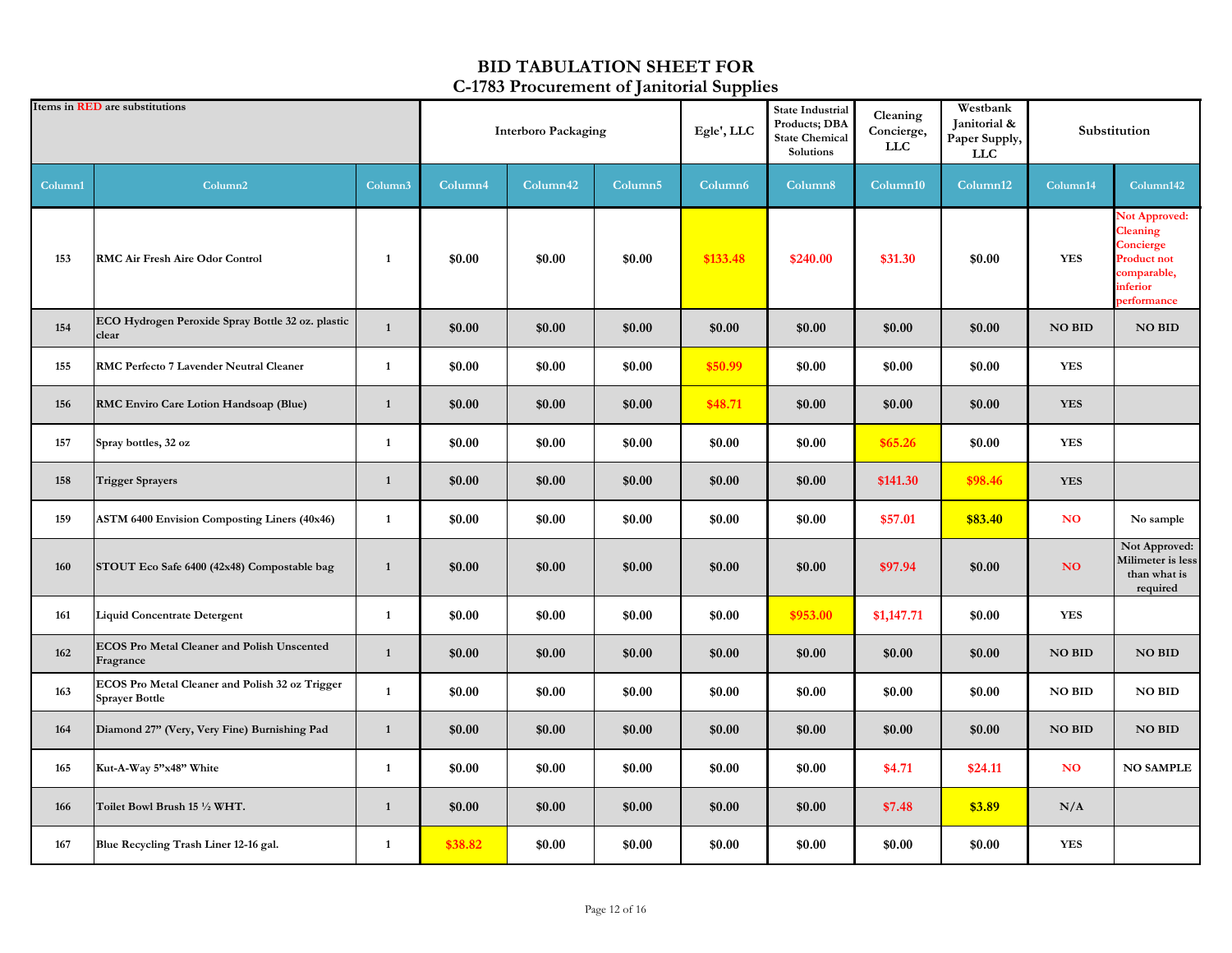| Items in <b>RED</b> are substitutions |                                              |              | <b>Interboro Packaging</b> |          |                     | Egle', LLC          | <b>State Industrial</b><br>Products; DBA<br><b>State Chemical</b><br>Solutions | Cleaning<br>Concierge,<br><b>LLC</b> | Westbank<br>Janitorial &<br>Paper Supply,<br><b>LLC</b> | Substitution  |                                                                                         |
|---------------------------------------|----------------------------------------------|--------------|----------------------------|----------|---------------------|---------------------|--------------------------------------------------------------------------------|--------------------------------------|---------------------------------------------------------|---------------|-----------------------------------------------------------------------------------------|
| Column1                               | Column <sub>2</sub>                          | Column3      | Column <sup>4</sup>        | Column42 | Column <sub>5</sub> | Column <sub>6</sub> | Column8                                                                        | Column10                             | Column12                                                | Column14      | Column142                                                                               |
| 168                                   | Blue Recycling Trash Liner - 33 gal.         | 1            | \$39.82                    | \$0.00   | \$0.00              | \$0.00              | \$0.00                                                                         | \$0.00                               | \$0.00                                                  | N/A           |                                                                                         |
| 149                                   | Blue Recycling Trash Liner - 55 gal.         | $\mathbf{1}$ | \$0.00                     | \$0.00   | \$0.00              | \$0.00              | \$0.00                                                                         | \$0.00                               | \$0.00                                                  | <b>NO BID</b> | <b>NO BID</b>                                                                           |
| 170                                   | 430 Husky Crème Cleanser                     | $\mathbf{1}$ | \$0.00                     | \$0.00   | \$0.00              | \$0.00              | \$178.40                                                                       | \$40.31                              | \$48.09                                                 | NO            | Not Approved:<br>Inferior<br>performance,<br>weaker formula<br>compared to line<br>#170 |
| 171                                   | Tyvek Coveralls L w/hood                     | $\mathbf{1}$ | \$0.00                     | \$0.00   | \$0.00              | \$0.00              | \$0.00                                                                         | \$202.62                             | \$0.00                                                  | N/A           |                                                                                         |
| 172                                   | Filter 3 pc Fine Particle Filter Pack        | $\mathbf{1}$ | \$0.00                     | \$0.00   | \$0.00              | \$0.00              | \$0.00                                                                         | \$0.00                               | \$0.00                                                  | <b>NO BID</b> | <b>NO BID</b>                                                                           |
| 173                                   | <b>Filter Black Secondary</b>                | 1            | \$0.00                     | \$0.00   | \$0.00              | \$0.00              | \$0.00                                                                         | \$0.00                               | \$0.00                                                  | <b>NO BID</b> | <b>NO BID</b>                                                                           |
| 174                                   | <b>Filter Orange Primary</b>                 | $\mathbf{1}$ | \$0.00                     | \$0.00   | \$0.00              | \$0.00              | \$0.00                                                                         | \$0.00                               | \$0.00                                                  | <b>NO BID</b> | <b>NO BID</b>                                                                           |
| 175                                   | <b>Host Dry Carpet Cleaner</b>               | $\mathbf{1}$ | \$0.00                     | \$0.00   | \$0.00              | \$0.00              | \$0.00                                                                         | \$0.00                               | \$0.00                                                  | <b>NO BID</b> | <b>NO BID</b>                                                                           |
| 176                                   | Spandex Covers 25 gal.                       | 1            | \$0.00                     | \$0.00   | \$0.00              | \$0.00              | \$0.00                                                                         | \$0.00                               | \$0.00                                                  | <b>NO BID</b> | <b>NO BID</b>                                                                           |
| 177                                   | 24 oz 4-ply Stayflat Rayon Mop Head          | $\mathbf{1}$ | \$0.00                     | \$0.00   | \$0.00              | \$0.00              | \$0.00                                                                         | \$39.84                              | \$0.00                                                  | <b>NO</b>     | <b>NO SAMPLE</b>                                                                        |
| 178                                   | Tele-Plus Poles Modular System               | $\mathbf{1}$ | \$0.00                     | \$0.00   | \$0.00              | \$0.00              | \$0.00                                                                         | \$0.00                               | \$0.00                                                  | <b>NO BID</b> | <b>NO BID</b>                                                                           |
| 179                                   | 880-B White Preserve Hardwound Towel 7.9x800 | $\mathbf{1}$ | \$0.00                     | \$0.00   | \$0.00              | \$0.00              | \$0.00                                                                         | \$34.99                              | \$34.58                                                 | <b>NO</b>     | No Approved-<br>Not equivalent<br>to current item                                       |
| 180                                   | Toilet Bowl Mop w/handle                     | $\mathbf{1}$ | \$0.00                     | \$0.00   | \$0.00              | \$0.00              | \$0.00                                                                         | \$0.00                               | \$1.08                                                  | <b>YES</b>    |                                                                                         |
| 181                                   | Professional Choice Lemon                    | $\mathbf{1}$ | \$0.00                     | \$0.00   | \$0.00              | \$0.00              | \$193.40                                                                       | \$51.45                              | \$56.92                                                 | <b>YES</b>    |                                                                                         |
| 182                                   | Big Foot Industrial Door Stoppers, Brown     | 1            | \$0.00                     | \$0.00   | \$0.00              | \$0.00              | \$0.00                                                                         | \$323.92                             | \$172.50                                                | <b>YES</b>    |                                                                                         |
| 183                                   | 27" Very Fine 3000 GRIT                      | $\mathbf{1}$ | \$0.00                     | \$0.00   | \$0.00              | \$0.00              | \$0.00                                                                         | \$0.00                               | \$0.00                                                  | <b>NO BID</b> | <b>NO BID</b>                                                                           |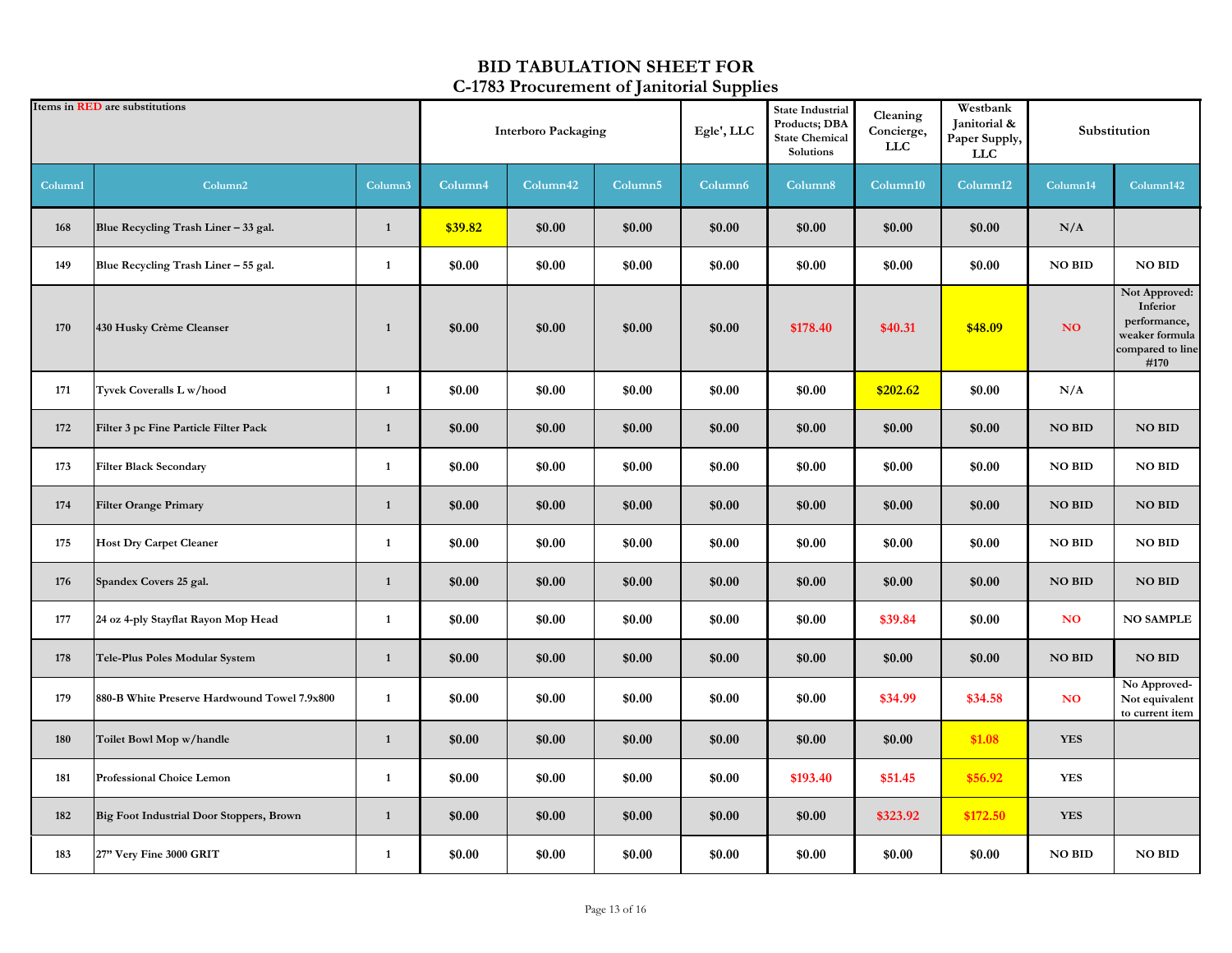| Items in <b>RED</b> are substitutions |                                           |              | <b>Interboro Packaging</b> |          |                     | <u>. .</u><br>Egle', LLC | <b>State Industrial</b><br>Products; DBA<br><b>State Chemical</b><br>Solutions | Cleaning<br>Concierge,<br><b>LLC</b> | Westbank<br>Janitorial &<br>Paper Supply,<br><b>LLC</b> | Substitution   |                                                                                                           |
|---------------------------------------|-------------------------------------------|--------------|----------------------------|----------|---------------------|--------------------------|--------------------------------------------------------------------------------|--------------------------------------|---------------------------------------------------------|----------------|-----------------------------------------------------------------------------------------------------------|
| Column1                               | Column <sub>2</sub>                       | Column3      | Column <sub>4</sub>        | Column42 | Column <sub>5</sub> | Column <sub>6</sub>      | Column8                                                                        | Column10                             | Column12                                                | Column14       | Column142                                                                                                 |
| 184                                   | Safety Vest (Highlight Color) Size L/XL   | $\mathbf{1}$ | \$0.00                     | \$0.00   | \$0.00              | \$0.00                   | \$0.00                                                                         | \$5.45                               | \$0.00                                                  | <b>YES</b>     |                                                                                                           |
| 185                                   | <b>Brute Recycling Container Lid</b>      | 1            | \$0.00                     | \$0.00   | \$0.00              | \$0.00                   | \$0.00                                                                         | \$186.86                             | \$41.08                                                 | N/A            |                                                                                                           |
| 186                                   | Office Recycling Container, Blue 10 gal   | $\mathbf{1}$ | \$0.00                     | \$0.00   | \$0.00              | \$0.00                   | \$0.00                                                                         | \$14.40                              | \$0.00                                                  | <b>YES</b>     |                                                                                                           |
| 187                                   | Office Recycling Container, Blue 7 gal.   | $\mathbf{1}$ | \$0.00                     | \$0.00   | \$0.00              | \$0.00                   | \$0.00                                                                         | \$7.09                               | \$0.00                                                  | <b>YES</b>     |                                                                                                           |
| 188                                   | <b>Smart Color MicroWipes 4000 Red</b>    | $\mathbf{1}$ | \$0.00                     | \$0.00   | \$0.00              | \$0.00                   | \$0.00                                                                         | \$1.22                               | \$0.00                                                  | <b>YES</b>     |                                                                                                           |
| 189                                   | <b>Smart Color MicroWipes 4000 Orange</b> | 1            | \$0.00                     | \$0.00   | \$0.00              | \$0.00                   | \$0.00                                                                         | \$1.18                               | \$0.00                                                  | <b>YES</b>     |                                                                                                           |
| 190                                   | <b>Smart Color MicroWipes4000 Yellow</b>  | $\mathbf{1}$ | \$0.00                     | \$0.00   | \$0.00              | \$0.00                   | \$0.00                                                                         | \$0.75                               | \$0.00                                                  | <b>YES</b>     |                                                                                                           |
| 191                                   | <b>Smart Color MicroWipes 4000 Green</b>  | $\mathbf{1}$ | \$0.00                     | \$0.00   | \$0.00              | \$0.00                   | \$0.00                                                                         | \$0.75                               | \$0.00                                                  | <b>YES</b>     |                                                                                                           |
| 192                                   | <b>Smart Color MicroWipes 4000 Blue</b>   | $\mathbf{1}$ | \$0.00                     | \$0.00   | \$0.00              | \$0.00                   | \$0.00                                                                         | \$0.75                               | \$0.00                                                  | <b>YES</b>     |                                                                                                           |
| 193                                   | Eco Glass Cleaner E12 Spray Bottle        | $\mathbf{1}$ | \$0.00                     | \$0.00   | \$0.00              | \$0.00                   | \$113.00                                                                       | \$0.00                               | \$0.00                                                  | N <sub>O</sub> | Not Approved-<br>Not equal to line<br>item#193/<br>Product is ready<br>to use                             |
| 194                                   | <b>Eco Neutral Disinfectant</b>           | $\mathbf{1}$ | \$0.00                     | \$0.00   | \$0.00              | \$0.00                   | \$72.45                                                                        | \$0.00                               | \$0.00                                                  | NO             | Not Approved-<br>Not equal to line<br>item #194                                                           |
| 195                                   | Spray bottles w/ triggers                 | 1            | \$0.00                     | \$0.00   | \$0.00              | \$0.00                   | \$22.50                                                                        | \$0.00                               | \$26.63                                                 | NO             | Not Approved-<br>Bottle would be<br>used for specific<br>chemical from<br><b>State Industrial</b><br>only |
| 196                                   | Spray bottles, 32 oz,                     | $\mathbf{1}$ | \$0.00                     | \$0.00   | \$0.00              | \$0.00                   | \$0.00                                                                         | \$0.00                               | \$47.26                                                 | <b>YES</b>     |                                                                                                           |
| 197                                   | <b>ASTM 6400-Envision Composting Bag</b>  | $\mathbf{1}$ | \$0.00                     | \$0.00   | \$0.00              | \$0.00                   | \$0.00                                                                         | \$97.94                              | \$0.00                                                  | <b>NO</b>      | <b>NO SAMPLE</b>                                                                                          |
| 198                                   | <b>Purell Advanced Hand Sanitizer</b>     | $\mathbf{1}$ | \$0.00                     | \$0.00   | \$0.00              | \$0.00                   | \$100.00                                                                       | \$60.78                              | \$77.70                                                 | N/A            |                                                                                                           |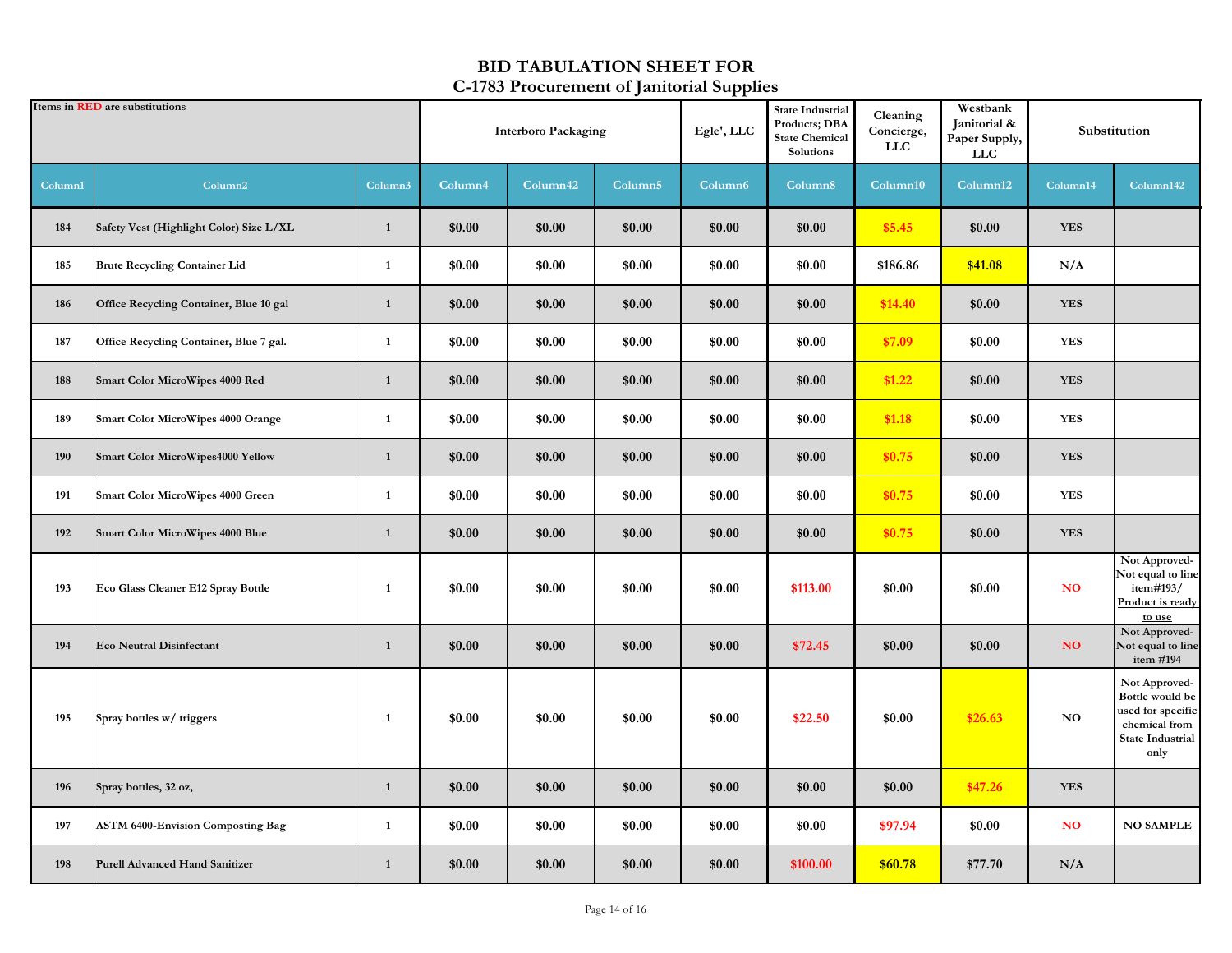| Items in <b>RED</b> are substitutions |                                             |                     | <b>Interboro Packaging</b> |          |                     | Egle', LLC          | <b>State Industrial</b><br>Products; DBA<br><b>State Chemical</b><br>Solutions | Cleaning<br>Concierge,<br><b>LLC</b> | Westbank<br>Janitorial &<br>Paper Supply,<br><b>LLC</b> | Substitution |                                                                                                                                          |
|---------------------------------------|---------------------------------------------|---------------------|----------------------------|----------|---------------------|---------------------|--------------------------------------------------------------------------------|--------------------------------------|---------------------------------------------------------|--------------|------------------------------------------------------------------------------------------------------------------------------------------|
| Column1                               | Column <sub>2</sub>                         | Column <sub>3</sub> | Column4                    | Column42 | Column <sub>5</sub> | Column <sub>6</sub> | Column8                                                                        | Column10                             | Column <sub>12</sub>                                    | Column14     | Column142                                                                                                                                |
| 199                                   | C-Fold Towels (10x13) white                 | $\mathbf{1}$        | \$0.00                     | \$0.00   | \$0.00              | \$0.00              | \$0.00                                                                         | \$29.39                              | \$26.89                                                 | <b>NO</b>    | No Approved-<br>Not equivalent<br>to current item                                                                                        |
| 200                                   | <b>Star Duster Pipe Brush</b>               | 1                   | \$0.00                     | \$0.00   | \$0.00              | \$0.00              | \$0.00                                                                         | \$0.00                               | \$26.19                                                 | <b>YES</b>   |                                                                                                                                          |
| 201                                   | Original Strip Washers 10" w/handle         | $\mathbf{1}$        | \$0.00                     | \$0.00   | \$0.00              | \$0.00              | \$0.00                                                                         | \$0.00                               | \$0.00                                                  | NO BID       | <b>NO BID</b>                                                                                                                            |
| 202                                   | Star Duster Wall Brush,                     | $\mathbf{1}$        | \$0.00                     | \$0.00   | \$0.00              | \$0.00              | \$0.00                                                                         | \$125.77                             | \$32.08                                                 | N/A          |                                                                                                                                          |
| 203                                   | Enviro Care Tough Job                       | -1                  | \$0.00                     | \$0.00   | \$0.00              | \$104.90            | \$151.10                                                                       | \$42.23                              | \$0.00                                                  | <b>YES</b>   | Not Approved:<br>Cleaning<br>Concierge<br>Product is not<br>comparable,<br>inferior<br>performance                                       |
| 204                                   | RMC Enviro Care Carpet & Upholstery Cleaner | 1                   | \$0.00                     | \$0.00   | \$0.00              | \$115.26            | \$110.60                                                                       | \$71.82                              | \$0.00                                                  | <b>YES</b>   | Not Approved:<br>Cleaning<br>Concierge /<br><b>State Industrial</b><br>Not comparable<br>to line item,<br>odor is scent is<br>too strong |
| 205                                   | <b>DFE VMR Graffiti Removal</b>             | 1                   | \$0.00                     | \$0.00   | \$0.00              | \$170.16            | \$0.00                                                                         | \$12.40                              | \$0.00                                                  | <b>YES</b>   | Not Approved:<br>Cleaning<br>Concierge<br>chemical odor is<br>strong, chemical<br>is highly irritant<br>(skin and<br>inhlation)          |
| 206                                   | Dump Star 75# Drum                          | $\mathbf{1}$        | \$0.00                     | \$0.00   | \$0.00              | \$0.00              | \$612.00                                                                       | \$0.00                               | \$0.00                                                  | <b>YES</b>   |                                                                                                                                          |
| 207                                   | Fragrance Pak, Morning Fresh                | 1                   | \$0.00                     | \$0.00   | \$0.00              | \$0.00              | \$7.825                                                                        | \$0.00                               | \$0.00                                                  | <b>YES</b>   |                                                                                                                                          |
| 208                                   | Magic Mat, Pure Metal                       | 1                   | \$0.00                     | \$0.00   | \$0.00              | \$0.00              | \$38.50                                                                        | \$0.00                               | \$0.00                                                  | <b>YES</b>   |                                                                                                                                          |
| 209                                   | Grease-B-Gone                               | $\mathbf{1}$        | \$0.00                     | \$0.00   | \$0.00              | \$0.00              | \$252.00                                                                       | \$95.50                              | \$0.00                                                  | <b>YES</b>   |                                                                                                                                          |